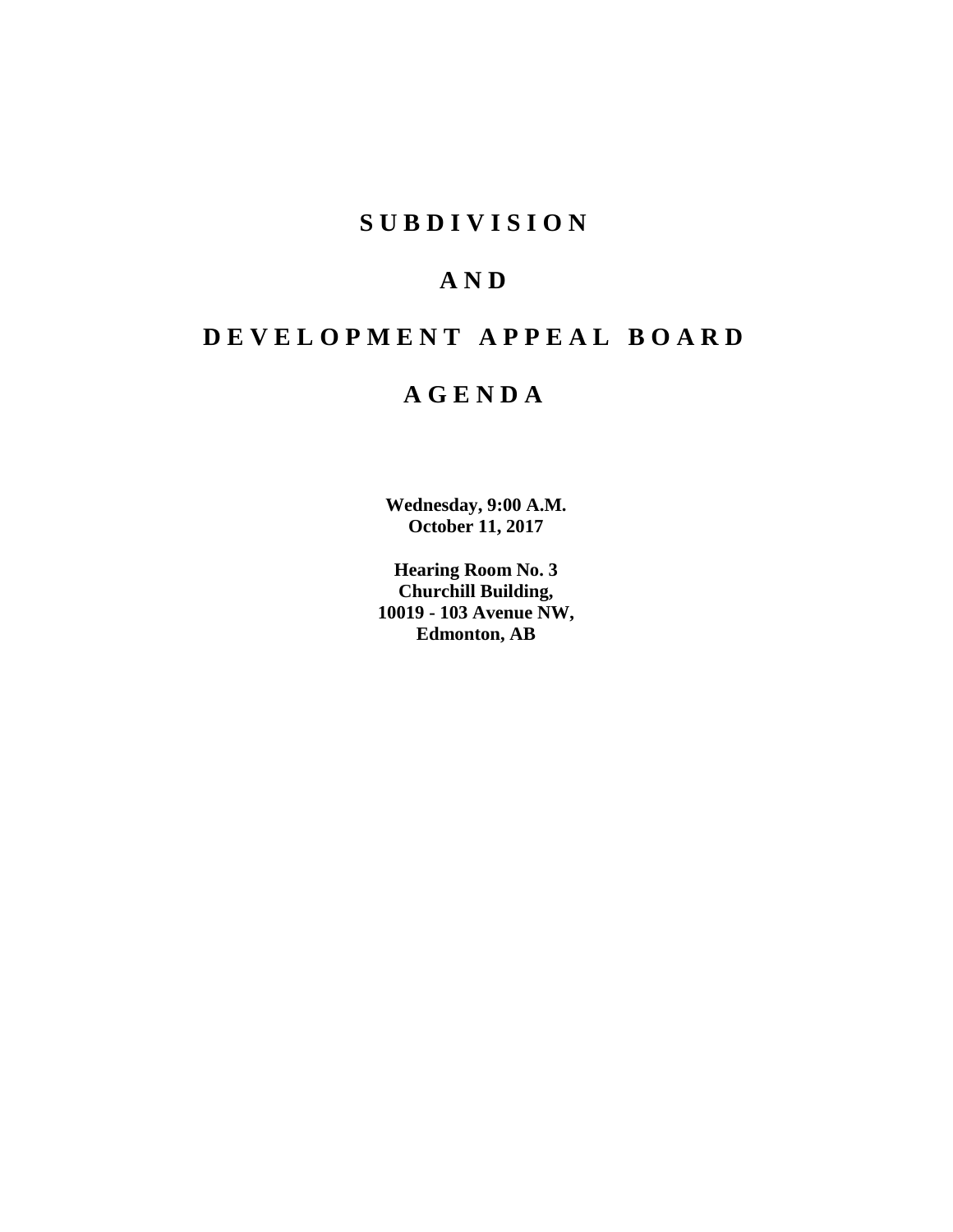# **SUBDIVISION AND DEVELOPMENT APPEAL BOARD HEARING ROOM NO. 3**

|              | 9:00 A.M.  | SDAB-D-17-183   | <b>Construct an Indoor Participant Recreation</b><br>Services Use building (soccer dome)                                      |
|--------------|------------|-----------------|-------------------------------------------------------------------------------------------------------------------------------|
|              |            |                 | 3105 - 101 Street SW<br>Project No.: 257144931-001                                                                            |
|              |            |                 |                                                                                                                               |
| $\mathbf{H}$ | 11:00 A.M. | $SDAB-D-17-184$ | Construct 22 Semi-detached Housing buildings<br>(total of 44 Dwellings)                                                       |
|              |            |                 | 5122 - 213A Street NW<br>Project No.: 170758816-006                                                                           |
|              |            |                 |                                                                                                                               |
|              | NOTE:      |                 | Unless otherwise stated, all references to "Section numbers" refer to<br>the authority under the Edmonton Zoning Bylaw 12800. |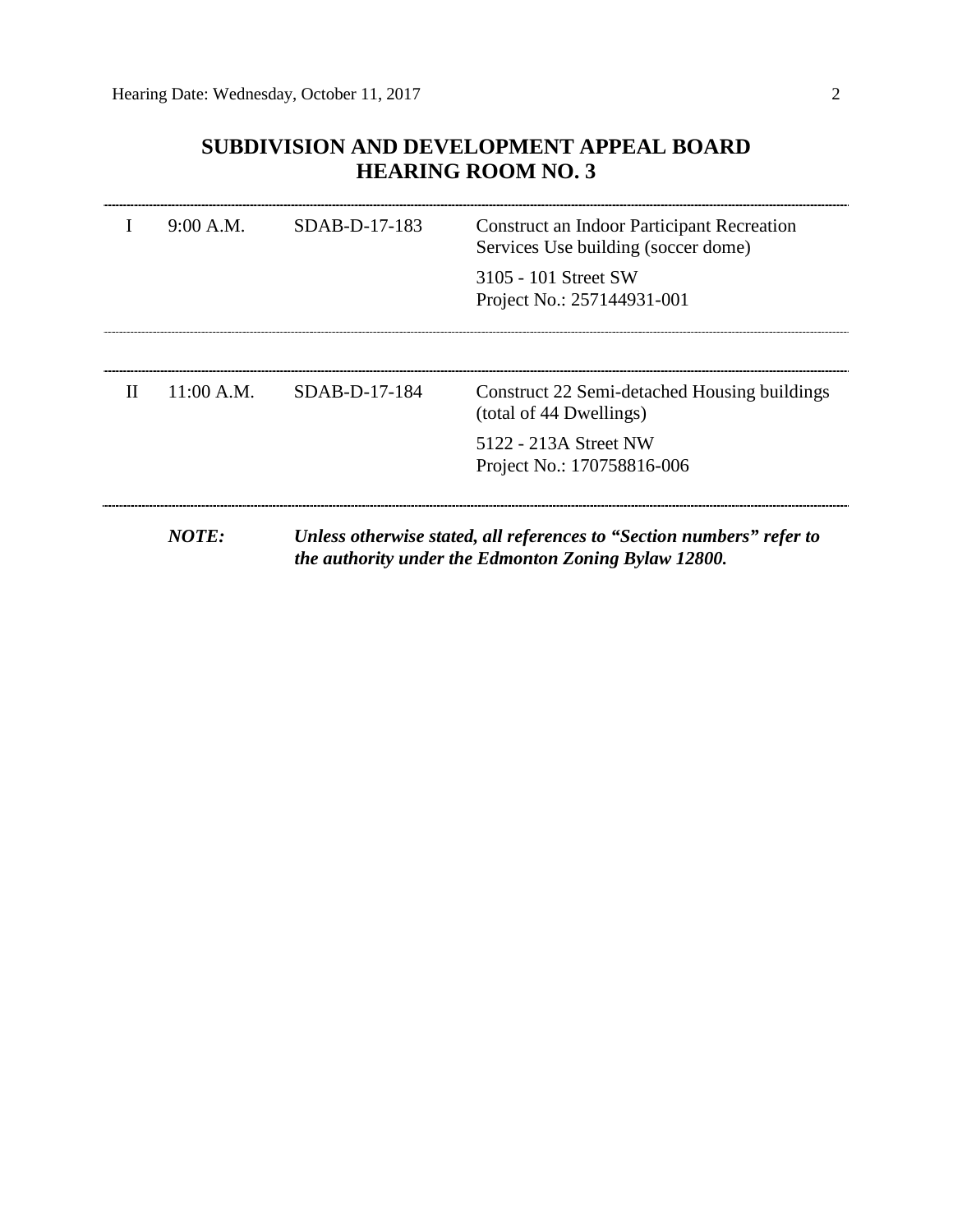| <b>ITEM I: 9:00 A.M.</b> |                                                        | FILE: SDAB-D-17-183                                                                      |  |  |
|--------------------------|--------------------------------------------------------|------------------------------------------------------------------------------------------|--|--|
|                          | AN APPEAL FROM THE DECISION OF THE DEVELOPMENT OFFICER |                                                                                          |  |  |
|                          | APPELLANT:                                             |                                                                                          |  |  |
|                          | <b>APPLICATION NO.:</b>                                | 257144931-001                                                                            |  |  |
|                          | <b>APPLICATION TO:</b>                                 | <b>Construct an Indoor Participant Recreation</b><br>Services Use building (soccer dome) |  |  |
|                          | <b>DECISION OF THE</b><br>DEVELOPMENT AUTHORITY:       | Refused                                                                                  |  |  |
|                          | <b>DECISION DATE:</b>                                  | September 19, 2017                                                                       |  |  |
|                          | <b>DATE OF APPEAL:</b>                                 | September 19, 2017                                                                       |  |  |
|                          | MUNICIPAL DESCRIPTION<br>OF SUBJECT PROPERTY:          | 3105 - 101 Street SW                                                                     |  |  |
|                          | <b>LEGAL DESCRIPTION:</b>                              | Plan 1421138 Blk 3 Lot 6                                                                 |  |  |
|                          | ZONE:                                                  | EIB-Ellerslie Industrial Business Zone                                                   |  |  |
|                          | <b>OVERLAY:</b>                                        | Special Area Ellerslie Industrial                                                        |  |  |
|                          | <b>STATUTORY PLAN:</b>                                 | N/A                                                                                      |  |  |
|                          |                                                        |                                                                                          |  |  |

# *Ground for Appeal*

The Appellant provided the following reasons for appealing the decision of the Development Authority:

> The Scottish Society of Edmonton would like to build an air inflated structure over an existing soccer field area on their property in the Ellerslie Industrial Area. The Scottish Society of Edmonton would like to be a contributor of more indoor soccer space for the City of Edmonton. The existing grassed area is already being utilized for outdoor soccer play but the Scottish Society would like to further use their soccer fields in the winter months, by building an inflatable engineered air structure over 2 of the existing field areas. The existing parking lot has 289 parking stalls which has proven to be more than adequate for the patrons and the operations of the site and there will be no change of use on the site.

> The new indoor facility – an impressive 500 feet x 275 feet – will be the largest sports dome in Canada. The playing surface – Canada's first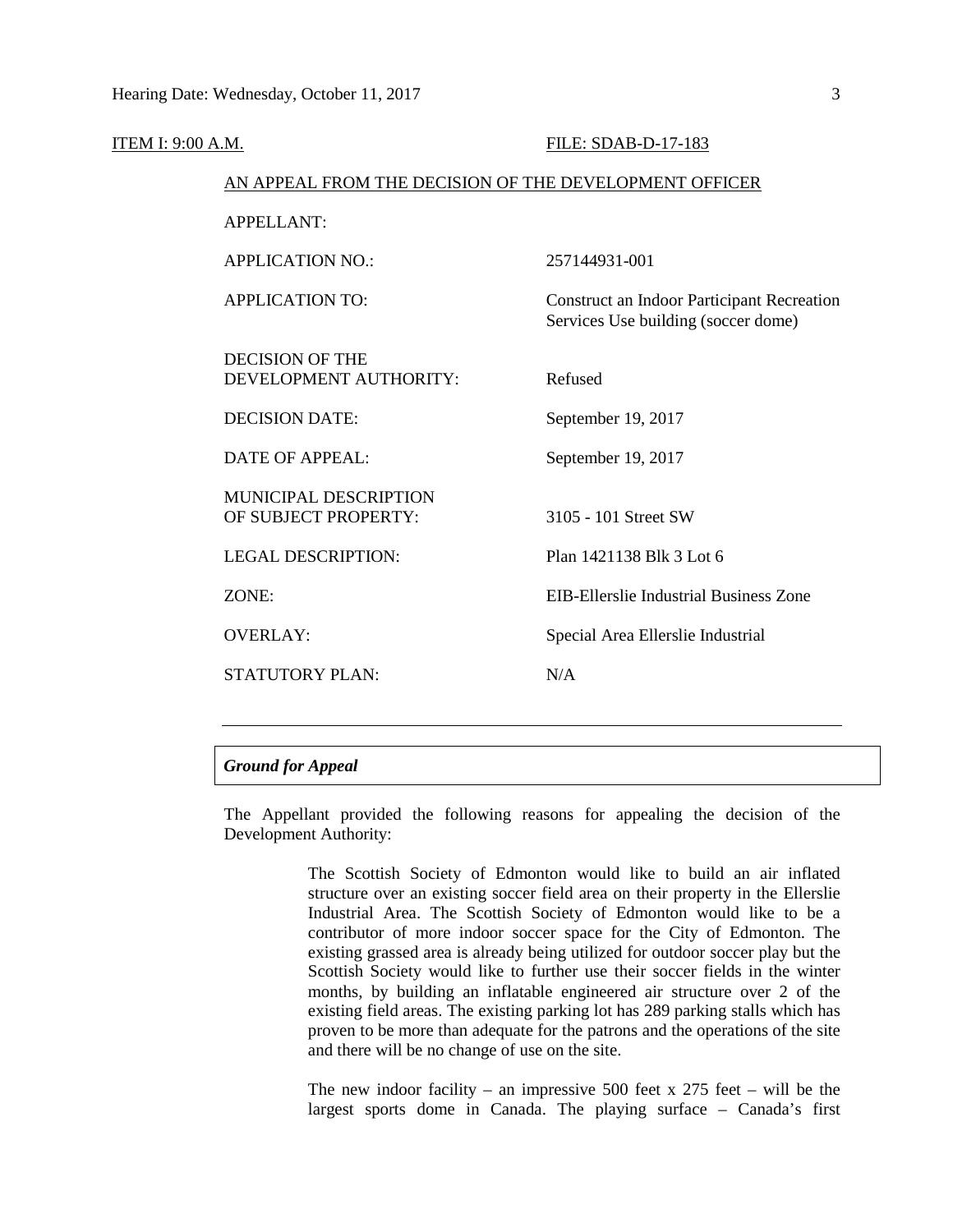installation of FieldTurf's industry-leading Core product – will divide into four 7 v 7 mini-fields for winter match play and local sports team training, while surrounded by spectator viewing areas, an oversized indoor running track and modern strength and conditioning equipment. After considerable consultation with the City of Edmonton Department Services Branch, the only outstanding issue is the height of the new structure. The architect has been working with City of Edmonton Transportation and Edmonton Fire Services, in order to ensure that all requirements will be met with these departments. The height of the building cannot be resolved by the City Development Services Branch. The reasoning for the height of the proposed structure is because it is an engineered air suspended structure, and the height is not able to be changed.

The current bylaw states that an Indoor Participant Recreation Services is allowed as a discretionary use in this area, but the Development Regulations for Permitted Use and Discretionary Use states a height restriction of 12.0m to 14.0m for this zone. This buildings dome peak will be 22.86m (75 feet). The Scottish Society feels that the height of the building would not impact the neighboring properties. There are no windows or balconies on the structure that would disrupt the privacy of neighboring properties, and the occupancy and parking numbers would not change from the current use. The site is large and can support a structure of this size. The site perimeter has mature trees (30 feet or more in height) that will help to screen the structure, therefore height impact on the surrounding neighbors is minimal. We have been in contact with the surrounding neighbours and the president of the adjacent residential area who have provided us with their support of the development . The building is air supported and it can be taken down in the summer months and is temporary in nature.

In conclusion, the Scottish Society is asking for a height variance from the Development Appeal Board in order to proceed with construction of this building.

## *General Matters*

The *Municipal Government Act*, RSA 2000, c M-26 states the following:

#### **Grounds for appeal**

**685**(1) If a development authority

- (a) fails or refuses to issue a development permit to a person,
- (b) issues a development permit subject to conditions, or
- (c) issues an order under section 645, the person applying for the permit or affected by the order under section 645 may appeal to the subdivision and development appeal board.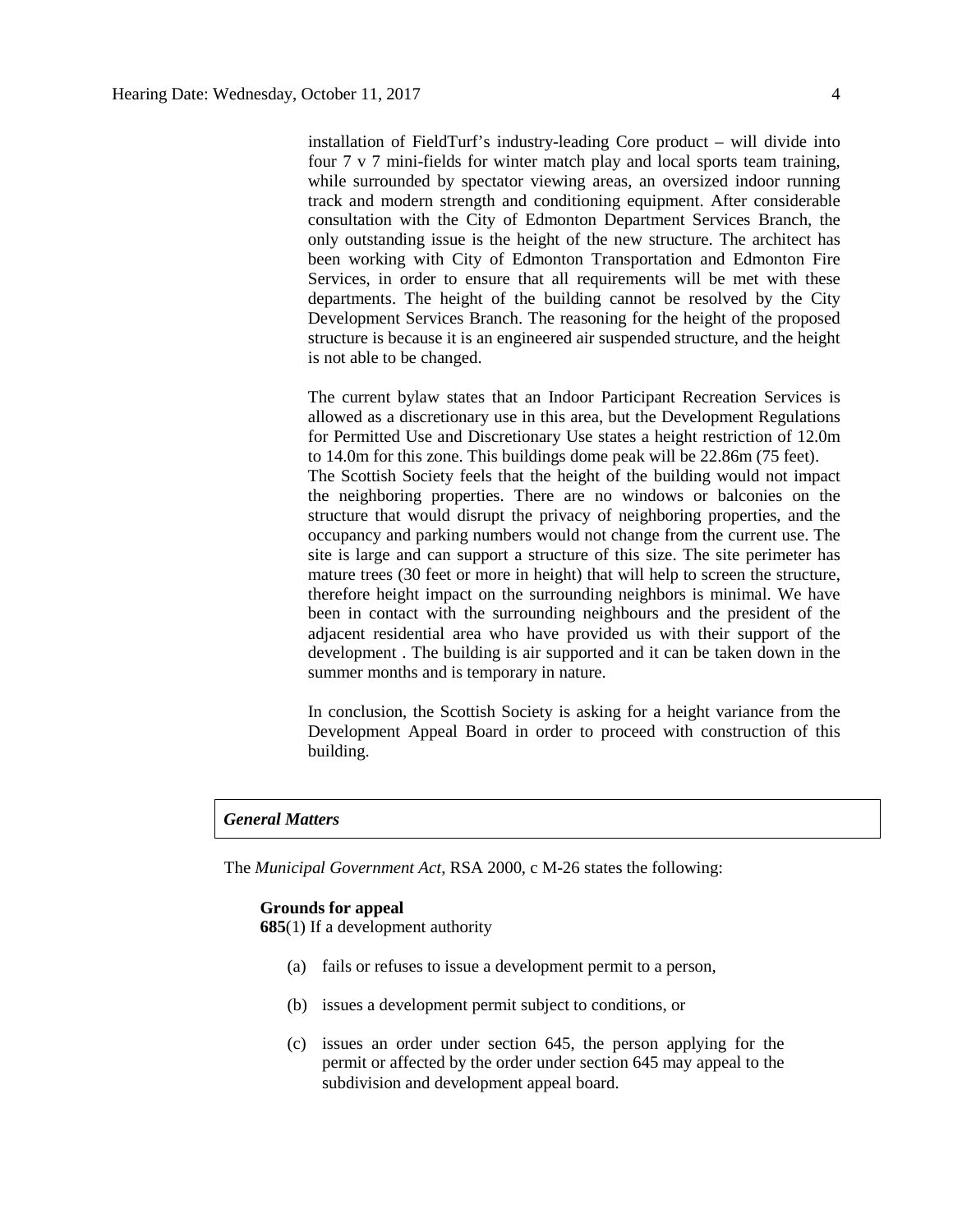(2) In addition to an applicant under subsection (1), any person affected by an order, decision or development permit made or issued by a development authority may appeal to the subdivision and development appeal board.

(3) Despite subsections (1) and (2), no appeal lies in respect of the issuance of a development permit for a permitted use unless the provisions of the land use bylaw were relaxed, varied or misinterpreted.

### **Appeals**

- **686(1)** A development appeal to a subdivision and development appeal board is commenced by filing a notice of the appeal, containing reasons, with the board within 14 days,
	- (a) in the case of an appeal made by a person referred to in section 685(1), after
		- (i) the date on which the person is notified of the order or decision or the issuance of the development permit, or
		- …

or

(b) in the case of an appeal made by a person referred to in section 685(2), after the date on which the notice of the issuance of the permit was given in accordance with the land use bylaw.

#### **Hearing and decision**

**687**(3) In determining an appeal, the subdivision and development appeal board

- (a.1) must comply with the land use policies and statutory plans and, subject to clause (d), the land use bylaw in effect;
- …

…

- (c) may confirm, revoke or vary the order, decision or development permit or any condition attached to any of them or make or substitute an order, decision or permit of its own;
- (d) may make an order or decision or issue or confirm the issue of a development permit even though the proposed development does not comply with the land use bylaw if, in its opinion,
	- (i) the proposed development would not
		- (A) unduly interfere with the amenities of the neighbourhood, or
		- (B) materially interfere with or affect the use, enjoyment or value of neighbouring parcels of land,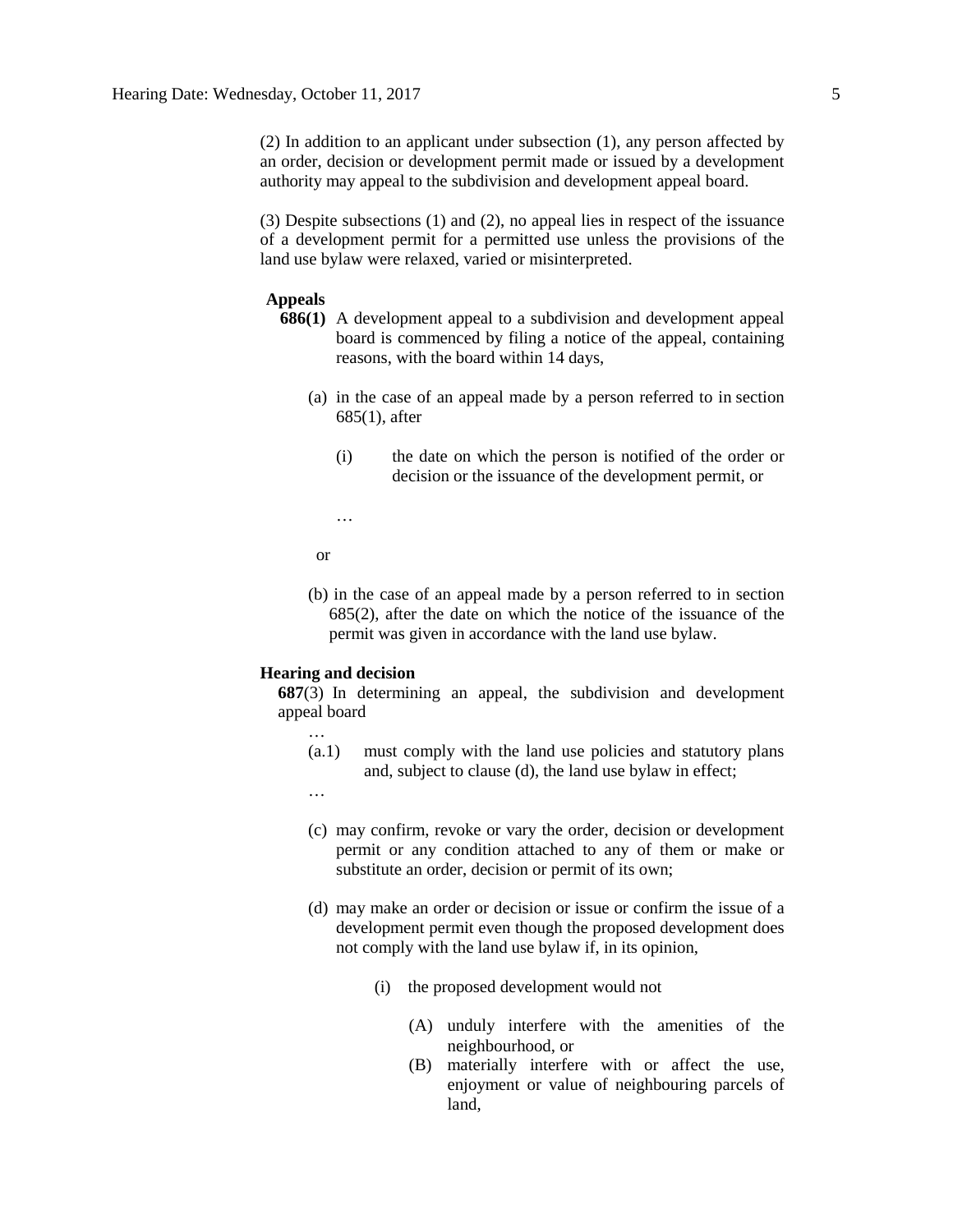**and and** 

(ii) the proposed development conforms with the use prescribed for that land or building in the land use bylaw.

#### **General Provisions from the** *Edmonton Zoning Bylaw:*

Section 930.4(1) states the **General Purpose** of the **(EIB) Ellerslie Industrial Business Zone** is to provide for light industrial businesses and high technology development that carries out their operations such that no nuisance factor is created or apparent outside an enclosed building and such that the Zone is compatible with any adjacent Non-industrial Zone.

Section 930.4(3)(12) states an **Indoor Participant Recreation Services** is a **Discretionary Use** in the **(EIB) Ellerslie Industrial Business Zone**.

Under Section 7.8(4), **Indoor Participant Recreation Services** means development providing facilities within an enclosed building for sports and active recreation where patrons are predominantly participants and any spectators are incidental and attend on a non-recurring basis. Typical Uses include athletic clubs; health and fitness clubs; curling, roller skating and hockey rinks; swimming pools; rifle and pistol ranges, bowling alleys and racquet clubs.

#### *Height*

Section 930.4(4)(6) states the maximum Height shall not exceed 12.0 metres nor three Storeys, except that the Development Officer shall permit a greater Height for a building housing a General Industrial Use up to a maximum of 14.0 metres where this is required to facilitate the industrial development of the Use involved.

#### **Development Officer's Determination**

Height - The proposed development is 22.86 metres high instead of the maximum allowable 12.0 metres (Section 930.1(4)(6)).

#### *Parking*

Section 54.2, Schedule 1(A)(38) states an Indoor Participant Recreation Service requires 1 parking space per 3.5 seats or 1 parking space per 3.3 square metres of Floor Area used by patrons.

#### **Development Officer's Determination**

Parking - There are 269 parking stalls on site instead of 894 which is deficient by 625 stalls (Section 54.2 - Schedule 1(A)).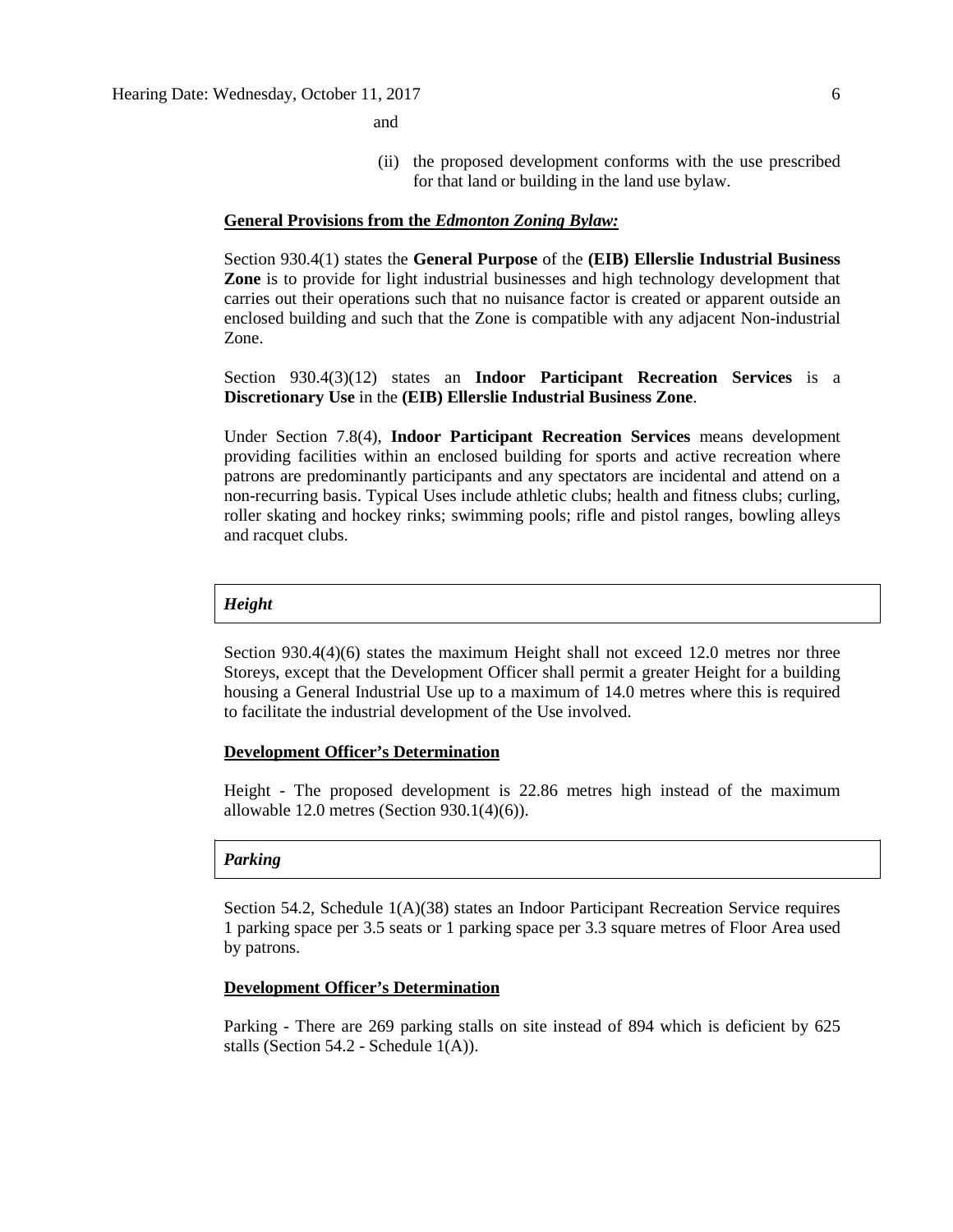### *Landscaping*

Section 55.4 states

- 1. Every application for a development listed in Section 55.3 shall include a Landscape Plan, drawn at a scale of 1:300 or larger, which clearly indicates and accurately identifies the following:
	- a. a key plan with a north arrow;
	- b. property lines and dimensions of the Site;
	- c. the approximate or estimated location of Uses, building perimeters, and Landscaping on adjacent Sites;
	- d. adjacent public area features, such as streets, Lanes, driveways, vehicular entrances, street furniture and boulevard trees;
	- e. overhead, surface and underground utilities, and limits of easements;
	- f. outlines of all Site structures to include the building footprints at Grade, location and type of underground structures and overhangs within the first two Storeys;
	- g. building entrances, porches, decks, steps, Walkways, other Hardsurfacing or hardscaping features, parking areas, curbs, lighting, Fencing, walls, screens, recreational facilities and garbage collection areas. Materials, colours and patterns shall be indicated;
	- h. existing grading and final Site grading, including the direction of Site drainage, and berming shown on a grading plan in 0.5 m contours; and the geodetic elevations of proposed catch basin rim, the corners of the Lot(s), the top and bottom of retaining walls, and of the plant material to be retained;
	- i. the Height and materials of all Fencing, screens and walls;
	- j. trees and shrubs proposed for preservation;
	- k. existing trees and shrubs labelled by common name, botanical name, size, and condition of health;
	- l. graphical illustration of the canopy and spread of existing and proposed trees and shrubs;
	- m. proposed trees, shrubs, perennials and ground covers labelled by common name, cross-referenced with a plant list identifying botanical name, quantity, size and method of planting;
	- n. the method of providing water to, and maintaining, the proposed Landscaping; and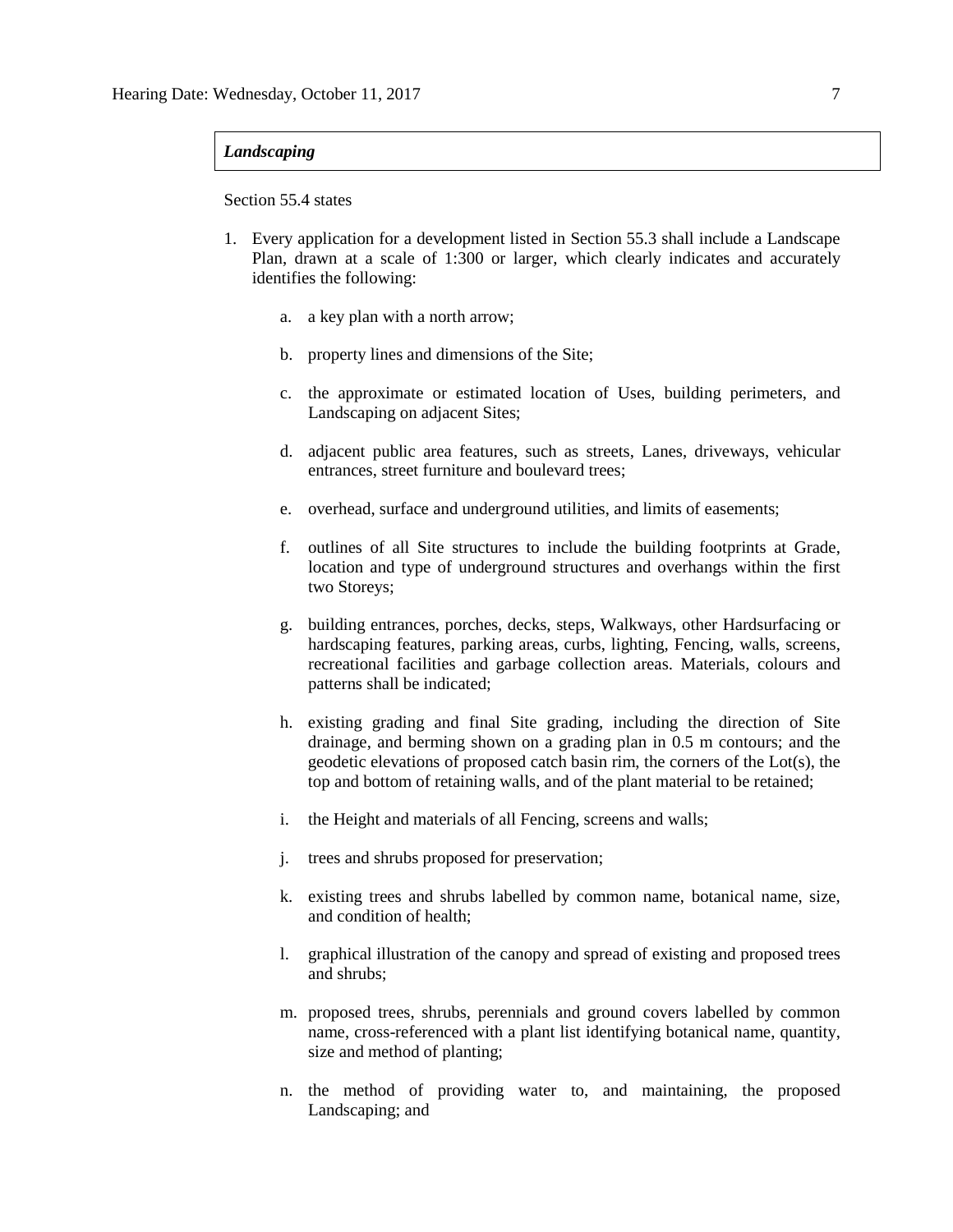- o. a cost estimate for the completion of the proposed Landscaping. This cost estimate shall include taxes and a minimum 10% standard contingency.
- 2. The Development Officer may consider an application for a Development Permit that does not provide all the information required by subsection 55.4(1) if, in the opinion of the Development Officer, the information provided is sufficient to show that the Landscaping provisions of the Bylaw will be met .
- 3. The Development Officer shall approve the Landscape Plan as a condition of the Development Permit. Any changes to an approved Landscape Plan require the approval of the Development Officer prior to the Landscaping being installed.
- 4. The Development Officer, as a condition of Development Permit approval, shall require that the required Landscaping be maintained in a healthy condition for a minimum of 24 months after a Development Officer determines, at the time of Development Permit Inspection, that the required Landscaping has been installed.

# **Development Officer's Determination**

Landscaping - Submitted Landscaping plan was not in accordance with the Content Requirements pursuant Section 55.4, nor is any new landscaping proposed (Section 55).

### *Hardsurfacing*

Section 54.6(1)(a) states required parking and loading facilities shall provide for, and include, an adequate, safe and convenient arrangement of vehicular points of ingress or egress, driveways, internal roadways, aisles and ramps, loading of motor vehicles all in relation to buildings and entry points to buildings on the Site. Such facilities shall comply with the following design, development and maintenance standards:

- i. all required parking and loading facilities shall be clearly demarcated, have adequate storm water drainage and storage facilities, and be Hardsurfaced;
- ii. Notwithstanding Section  $54.6(1)(a)(i)$ , parking and loading facilities, and the access thereto, are not required to be Hardsurfaced until the roadway or Lane from which access is provided is Hardsurfaced; and
- iii. in situations where lighting of off-street parking and loading facilities is to be provided, the lighting shall be arranged, installed and maintained to deflect, shade and focus light away from any adjacent land Uses.

#### **Development Officer's Determination**

Hardsurfacing - The proposed Development does not demonstrate any required Hardsurfacing within the parking area (Section 54.6).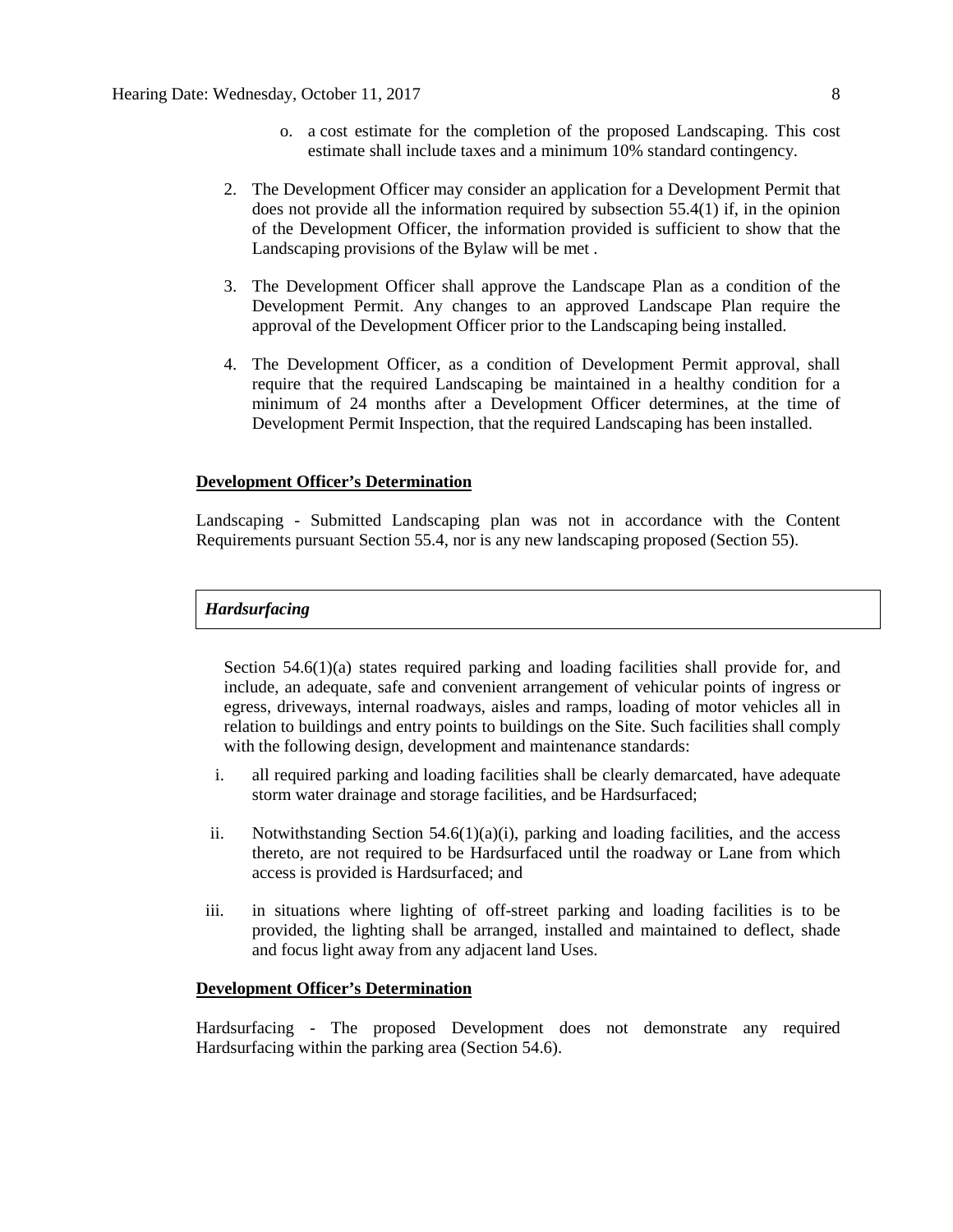### Notice to Applicant/Appellant

Provincial legislation requires that the Subdivision and Development Appeal Board issue its official decision in writing within fifteen days of the conclusion of the hearing. Bylaw No. 11136 requires that a verbal announcement of the Board's decision shall be made at the conclusion of the hearing of an appeal, but the verbal decision is not final nor binding on the Board until the decision has been given in writing in accordance with the *Municipal Government Act*.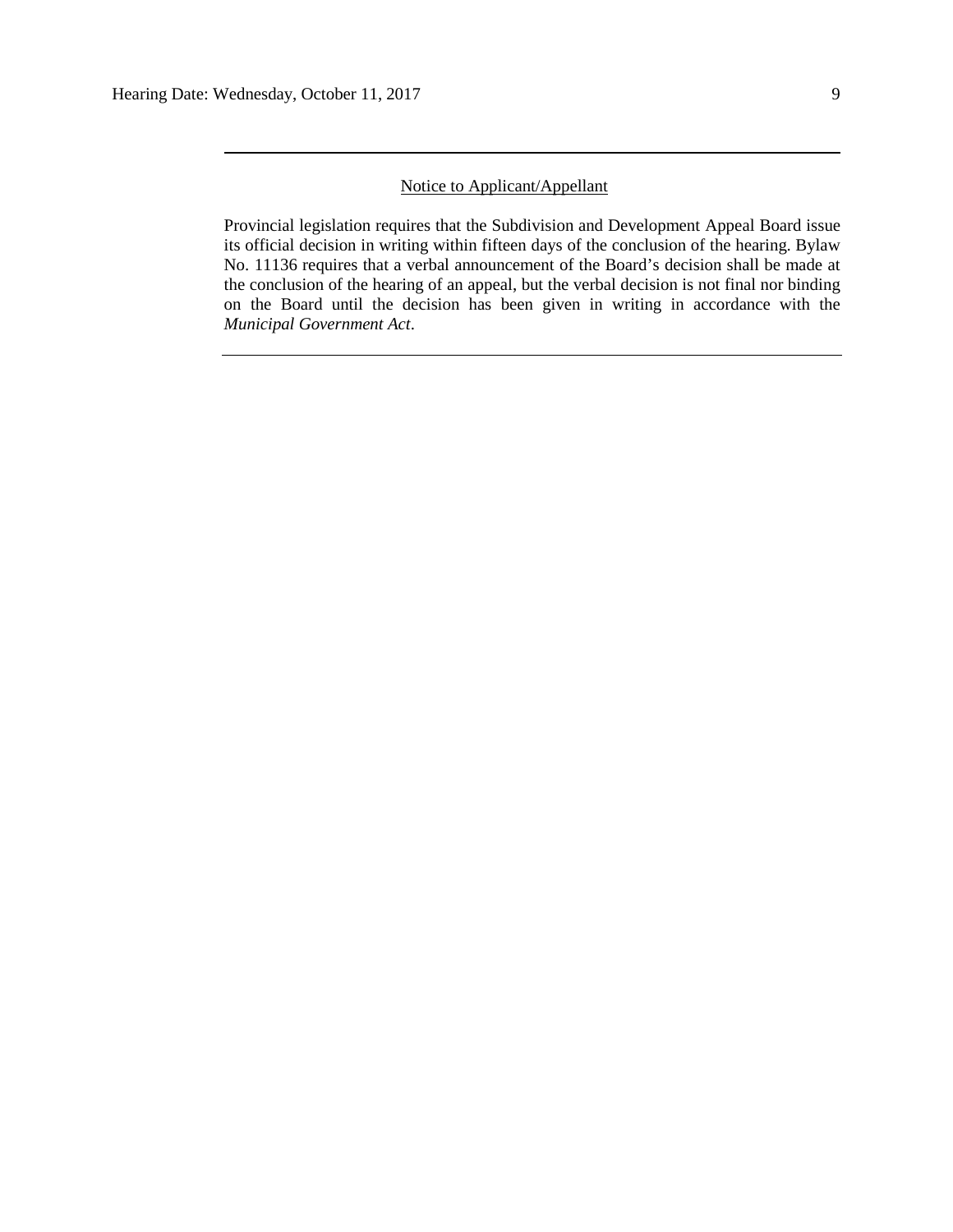| <b>mönton</b>                                                                                                     |                                       |                         |                                                                                                                          | Project Number: 257144931-001<br><b>Application Date:</b><br>Printed:<br>September 20, 2017 at 7:50 AM                           | JUL 12, 2017 |
|-------------------------------------------------------------------------------------------------------------------|---------------------------------------|-------------------------|--------------------------------------------------------------------------------------------------------------------------|----------------------------------------------------------------------------------------------------------------------------------|--------------|
|                                                                                                                   |                                       | <b>Application for</b>  |                                                                                                                          | Page:                                                                                                                            | 1 of 2       |
|                                                                                                                   |                                       |                         | <b>Major Development Permit</b>                                                                                          |                                                                                                                                  |              |
| This document is a Development Permit Decision for the development application described below.                   |                                       |                         |                                                                                                                          |                                                                                                                                  |              |
| Applicant                                                                                                         |                                       |                         | Property Address(es) and Legal Description(s)<br>3105 - 101 STREET SW<br>Plan 1421138 Blk 3 Lot 6                        |                                                                                                                                  |              |
| <b>Scope of Application</b><br>To construct an Indoor Participant Recreation Services Use building (soccer dome). |                                       |                         |                                                                                                                          |                                                                                                                                  |              |
| <b>Permit Details</b>                                                                                             |                                       |                         |                                                                                                                          |                                                                                                                                  |              |
| Class of Permit:<br>Gross Floor Area (sq.m.): 12542<br>New Sewer Service Required: N<br>Site Area (sq. m.): 78283 |                                       |                         | <b>Contact Person:</b><br>Lot Grading Needed?: N<br>NumberOfMainFloorDwellings:<br>Stat. Plan Overlay/Annex Area: (none) |                                                                                                                                  |              |
| I/We certify that the above noted details are correct.                                                            |                                       |                         |                                                                                                                          |                                                                                                                                  |              |
| Applicant signature:                                                                                              |                                       |                         |                                                                                                                          |                                                                                                                                  |              |
| Development Application Decision<br>Refused                                                                       |                                       |                         |                                                                                                                          |                                                                                                                                  |              |
| <b>Reason for Refusal</b>                                                                                         |                                       |                         |                                                                                                                          | Height - The proposed development is $22.86m$ high instead of the maximum allowable $12.0m$ (Section $930.1(4)(6)$ ).            |              |
|                                                                                                                   |                                       |                         |                                                                                                                          | Parking - There are 269 parking stalls on site instead of 894 which is deficient by 625 stalls (Section 54.2 - Schedule 1(A)).   |              |
| new landscaping proposed (Section 55).                                                                            |                                       |                         |                                                                                                                          | Landscaping - Submitted Landscaping plan was not in accordance with the Content Requirements pursuant Section 55.4, nor is any   |              |
| 54.6).                                                                                                            |                                       |                         |                                                                                                                          | Hardsurfacing - The proposed Development does not demonstrate any required Hardsufacing within the parking area (Section         |              |
| <b>Rights of Appeal</b><br>Chapter 24, Section 683 through 689 of the Municipal Government Amendment Act.         |                                       |                         |                                                                                                                          | The Applicant has the right of appeal within 14 days of receiving notice of the Development Application Decision, as outlined in |              |
| Issue Date: Sep 19, 2017                                                                                          | Development Authority: LEE, CHRISTIAN |                         |                                                                                                                          | Signature:                                                                                                                       |              |
| Fees                                                                                                              |                                       |                         |                                                                                                                          |                                                                                                                                  |              |
|                                                                                                                   | <b>Fee Amount</b>                     | <b>Amount Paid</b>      | Receipt#                                                                                                                 | Date Paid                                                                                                                        |              |
| Dev. Application Fee for GFA<br>Major Dev. Application Fee                                                        | \$11,374.00<br>\$929.00               | \$11,374.00<br>\$929.00 | 04285338<br>04285338                                                                                                     | Jul 12, 2017<br>Jul 12, 2017                                                                                                     |              |
|                                                                                                                   |                                       |                         |                                                                                                                          |                                                                                                                                  |              |
|                                                                                                                   |                                       | THIS IS NOT A PERMIT    |                                                                                                                          |                                                                                                                                  |              |
|                                                                                                                   |                                       |                         |                                                                                                                          |                                                                                                                                  |              |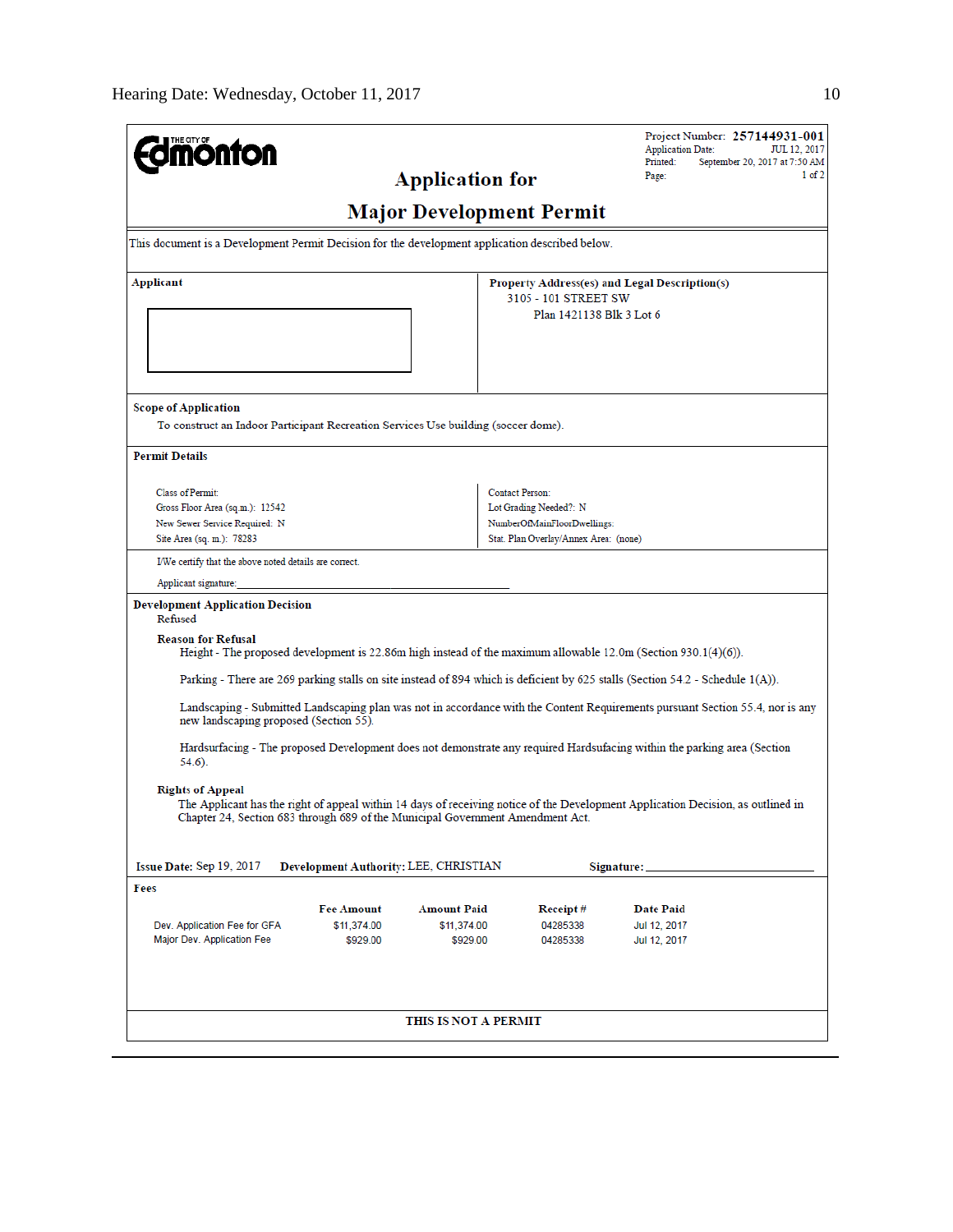| <b>Edinion fon</b>                                                                         |                                                        | <b>Application for</b>                        |                      | <b>Application Date:</b><br>Printed:<br>Page: | Project Number: 257144931-001<br>JUL 12, 2017<br>September 20, 2017 at 7:50 AM<br>$2$ of $2$ |
|--------------------------------------------------------------------------------------------|--------------------------------------------------------|-----------------------------------------------|----------------------|-----------------------------------------------|----------------------------------------------------------------------------------------------|
|                                                                                            |                                                        | <b>Major Development Permit</b>               |                      |                                               |                                                                                              |
| Fees                                                                                       |                                                        |                                               |                      |                                               |                                                                                              |
| Development Permit Inspection Fee<br><b>Total GST Amount:</b><br><b>Totals for Permit:</b> | <b>Fee Amount</b><br>\$500.00<br>\$0.00<br>\$12,803.00 | <b>Amount Paid</b><br>\$500.00<br>\$12,803.00 | Receipt#<br>04285338 | <b>Date Paid</b><br>Jul 12, 2017              |                                                                                              |
|                                                                                            |                                                        |                                               |                      |                                               |                                                                                              |
|                                                                                            |                                                        |                                               |                      |                                               |                                                                                              |
|                                                                                            |                                                        |                                               |                      |                                               |                                                                                              |
|                                                                                            |                                                        | THIS IS NOT A PERMIT                          |                      |                                               |                                                                                              |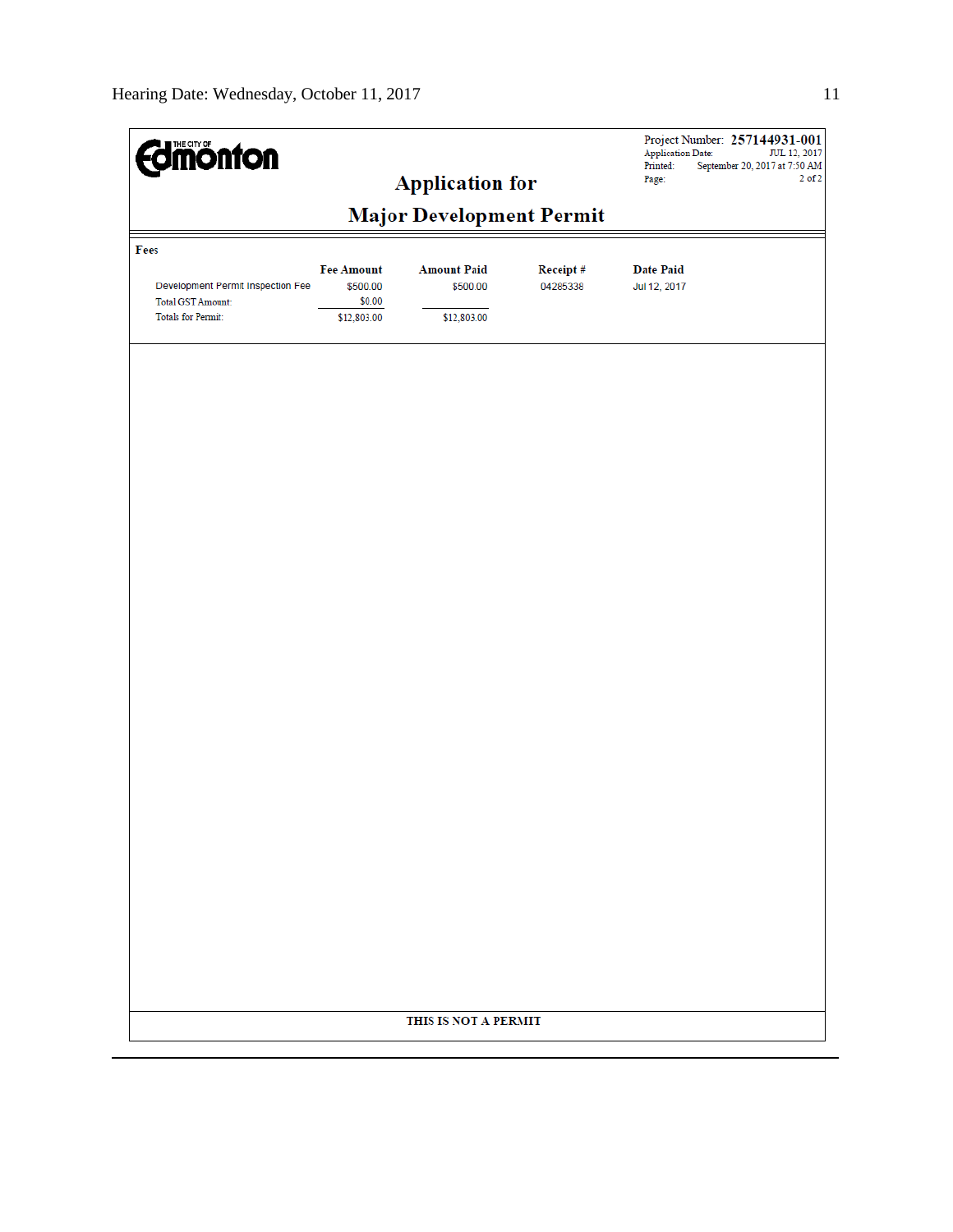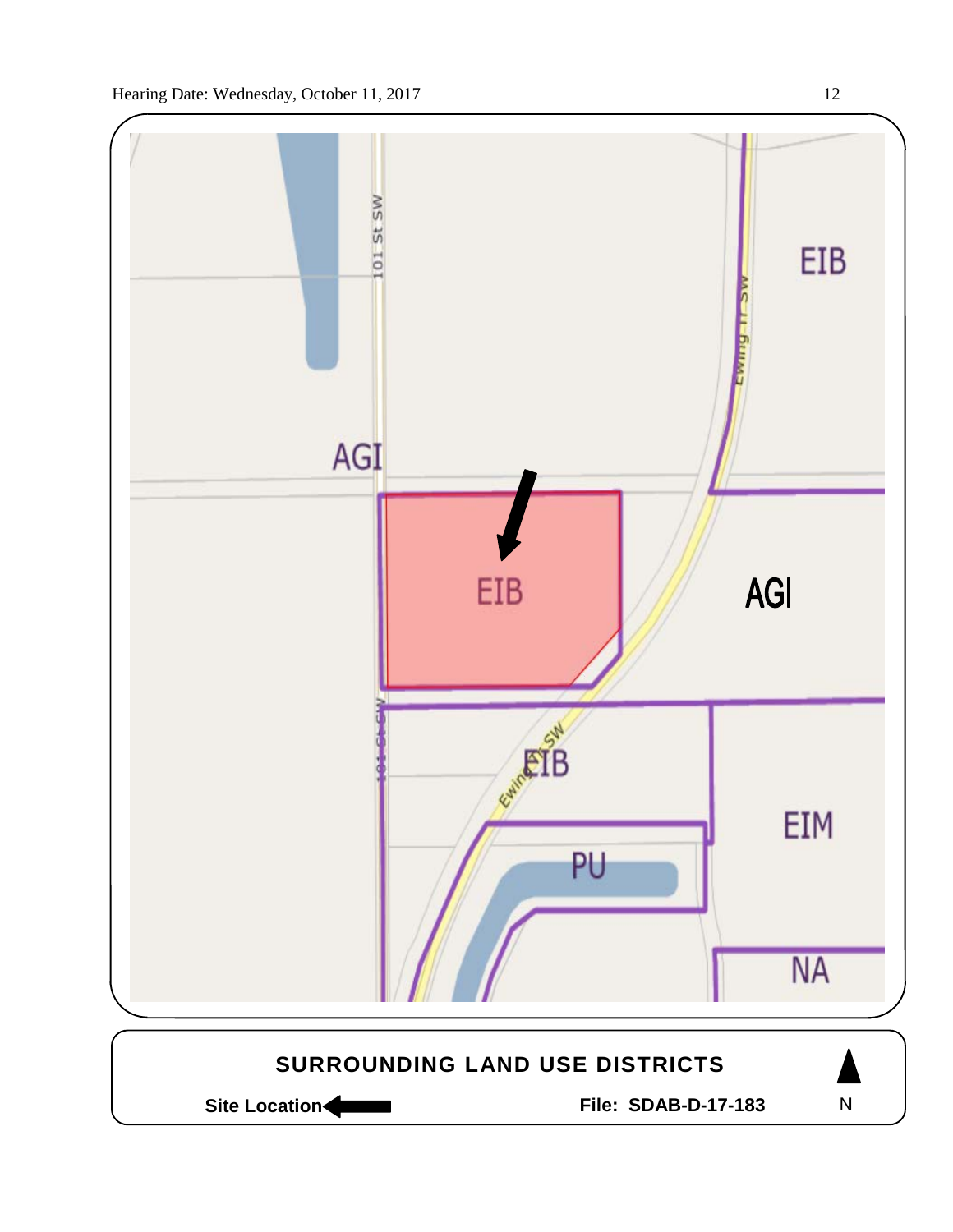Hearing Date: Wednesday, October 11, 2017 13

**ITEM II: 11:00 A.M. FILE: SDAB-D-17-184** 

## AN APPEAL FROM THE DECISION OF THE DEVELOPMENT OFFICER BY AN ADJACENT PROPERTY OWNER

APPELLANT:

ADDRESS OF RESPONDENT: 5023 – 213 Street NW

APPLICATION NO.: 170758816-006

DECISION OF THE DEVELOPMENT AUTHORITY: Approved

DECISION DATE: September 6, 2017

DATE OF APPEAL: September 17, 2017

ADDRESS OF RESPONDENT: 5122 - 213A Street NW

MUNICIPAL DESCRIPTION OF SUBJECT PROPERTY: 5122 - 213A Street NW

LEGAL DESCRIPTION: SW-18-52-25-4

OVERLAY: N/A

APPLICATION TO: Construct 22 Semi-detached Housing buildings (total of 44 Dwellings)

NOTIFICATION PERIOD: September 12, 2017 through September 26, 2017

RESPONDENT: Invisted Consulting Ltd.

ZONE: RF4-Semi-Detached Residential Zone

STATUTORY PLAN: The Grange Area Structure Plan The Hamptons Neighbourhood Structure Plan

## *Ground for Appeal*

The Appellant provided the following reasons for appealing the decision of the Development Authority: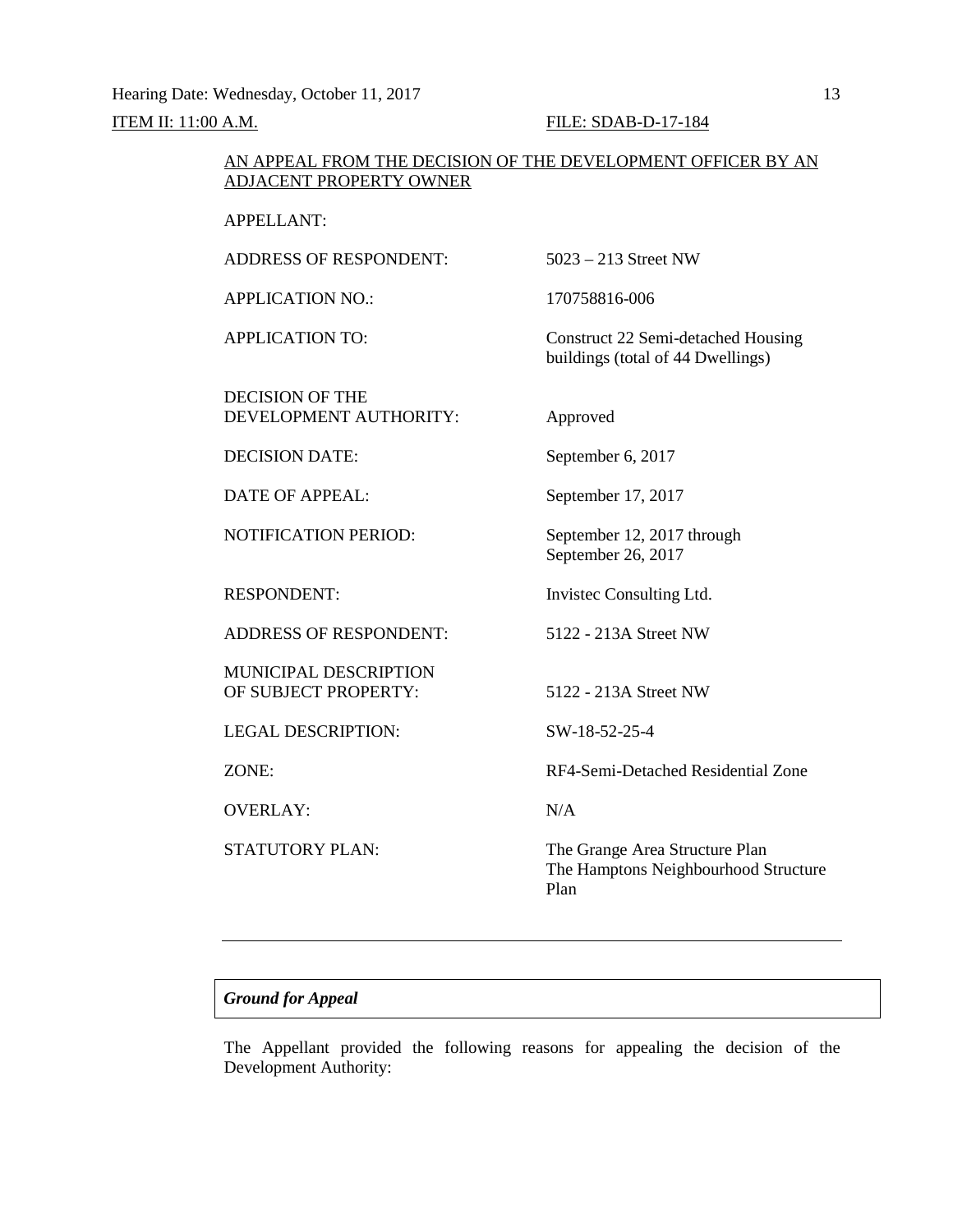I have several concerns about the addition of high density housing into this area:

(1) Inadequate road access; to prevent excessive traffic, the community has been isolated from westward access to 215 Street. As such, there is already a significant burden of traffic heading eastward to the Anthony Henday exits every day. The addition of more high density housing will only aggravate the problem further, as well as create further issues with inadequate street parking.

(2) Water drainage issues; the area of land involved in the proposed development has had ongoing problems with water pooling for several years. A considerable amount of natural forested area has been removed, which reduces the ability of the land to handle rainwater accumulation. In addition, the proximity of the development site to Yakau Lake, and the sandy/silty soil found on the land site, further increases the likelihood of potential issues with water drainage/flooding. Even if the proposed residential construction was equipped with proper drainage systems (ie. sump pumps), I'd be concerned that excessive groundwater will accumulate, leading to surface flooding issues, overwhelming of the storm drain system, etc.

(3) Given the proximity of this development to 2 public schools, I also question the wisdom of building housing targeted towards older adults. I'd suggest that a more realistic/appropriate development would be single family housing or additional urban reserve. This would help to mitigate the water issues I'd previously mentioned and reduce the additional traffic burden. I think this development would also better fit the adjacent developments in the area.

#### *General Matters*

The *Municipal Government Act*, RSA 2000, c M-26 states the following:

#### **Grounds for appeal**

**685**(1) If a development authority

- (a) fails or refuses to issue a development permit to a person,
- (b) issues a development permit subject to conditions, or
- (c) issues an order under section 645, the person applying for the permit or affected by the order under section 645 may appeal to the subdivision and development appeal board.

(2) In addition to an applicant under subsection (1), any person affected by an order, decision or development permit made or issued by a development authority may appeal to the subdivision and development appeal board.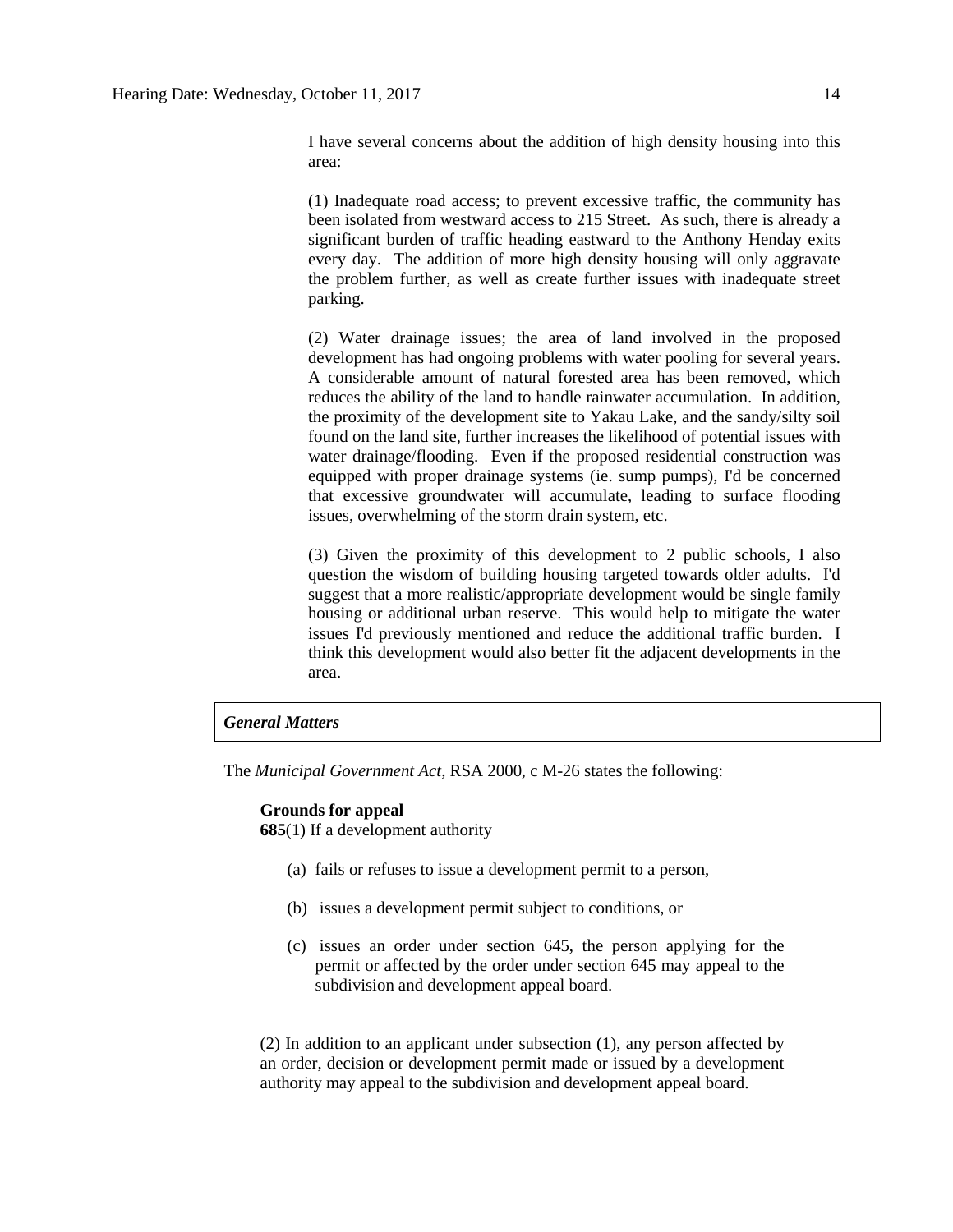(3) Despite subsections (1) and (2), no appeal lies in respect of the issuance of a development permit for a permitted use unless the provisions of the land use bylaw were relaxed, varied or misinterpreted.

### **Appeals**

- **686(1)** A development appeal to a subdivision and development appeal board is commenced by filing a notice of the appeal, containing reasons, with the board within 14 days,
	- (a) in the case of an appeal made by a person referred to in section 685(1), after
		- (i) the date on which the person is notified of the order or decision or the issuance of the development permit, or

…

or

(b) in the case of an appeal made by a person referred to in section 685(2), after the date on which the notice of the issuance of the permit was given in accordance with the land use bylaw.

#### **Hearing and decision**

**687**(3) In determining an appeal, the subdivision and development appeal board

- (a.1) **must comply with the land use policies and statutory plans and, subject to clause (d), the land use bylaw in effect**;
- …

…

- (c) may confirm, revoke or vary the order, decision or development permit or any condition attached to any of them or make or substitute an order, decision or permit of its own;
- (d) may make an order or decision or issue or confirm the issue of a development permit even though the proposed development does not comply with the land use bylaw if, in its opinion,
	- (i) the proposed development would not
		- (A) unduly interfere with the amenities of the neighbourhood, or
		- (B) materially interfere with or affect the use, enjoyment or value of neighbouring parcels of land,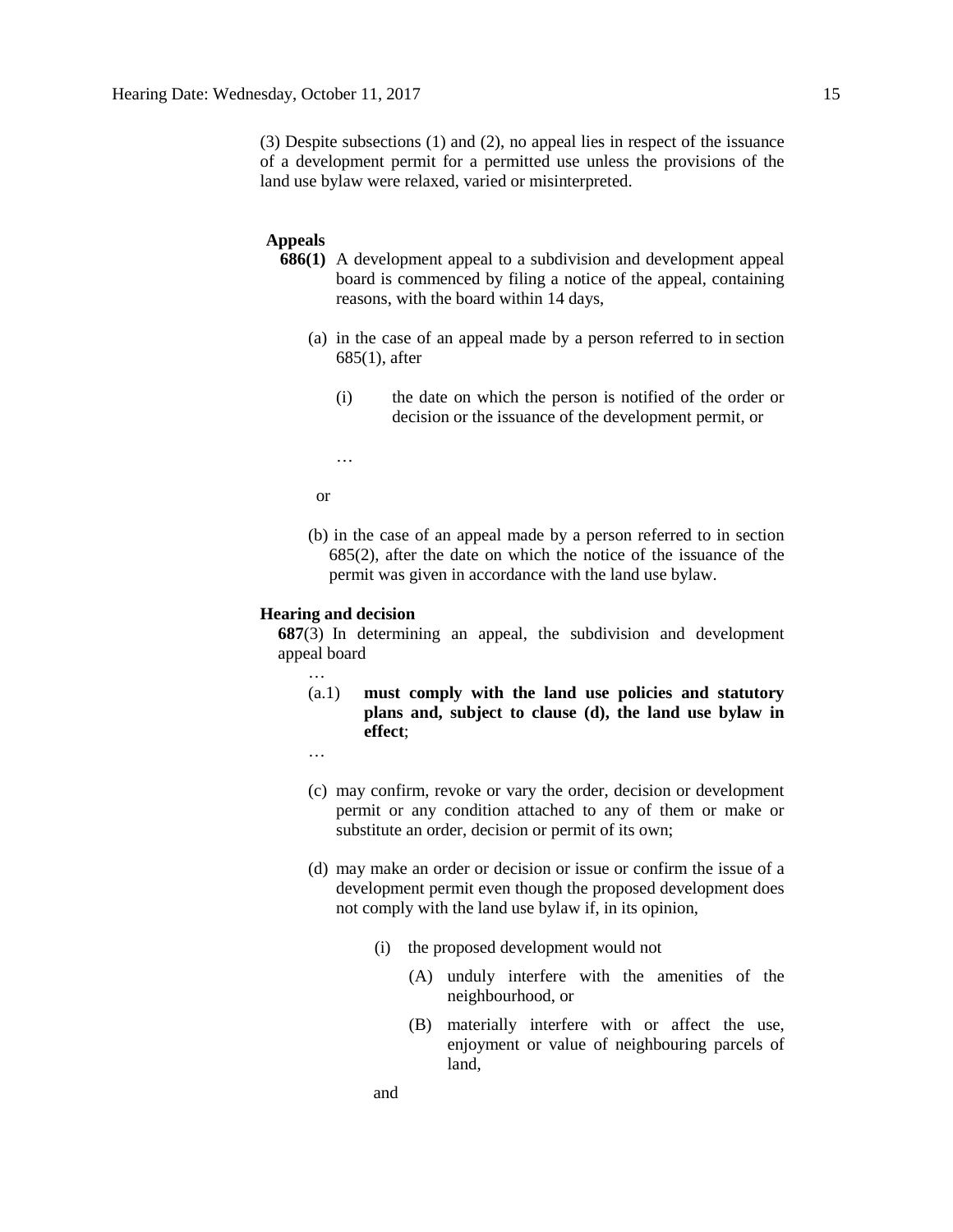(ii) the proposed development conforms with the use prescribed for that land or building in the land use bylaw.

#### **General Provisions from the** *Edmonton Zoning Bylaw:*

Section 150.1 states that the **General Purpose** of the **(RF4) Semi-detached Residential Zone** is:

to provide a zone primarily for Semi-detached Housing and Duplex Housing.

Under Section 150.2(6), **Semi-detached Housing** is a **Permitted Use** in the **(RF4) Semidetached Residential Zone.**

Section 7.2(3) states:

**Semi-detached Housing** means development consisting of a building containing only two Dwellings joined in whole or in part at the side or rear with no Dwelling being placed over another in whole or in part. Each Dwelling has separate, individual, and direct access to Grade. This type of development is designed and constructed as two Dwellings at the time of initial construction of the building. This Use does not include Secondary Suites or Duplexes.

#### *Landscaping*

Section 150.4(10) states General Site Landscaping shall be developed in accordance with the following:

*Bylaw 18115 July 10, 2017 Effective Date: September 1, 2017*

- a. one deciduous tree or one coniferous tree, and two shrubs shall be required in the Front Yard for each principal Dwelling, except where the Front Setback is 4.5 metres or less, and a landscaped boulevard is provided in accordance with subsection  $150.4(6)(b)(i)$  of this Bylaw, the tree may be placed within the Rear or Side Yard, rather than the Front Yard;
- b. all applications for a Development Permit shall include a Site plan that identifies the location, species and size of Landscaping required in subsection 150.4(10)(a) of this Bylaw; and
- c. all required Landscaping shall be consistent with the relevant requirements of [Section](http://webdocs.edmonton.ca/InfraPlan/zoningbylaw/ZoningBylaw/Part1/Development/55__Landscaping.htm) 55 of this Bylaw.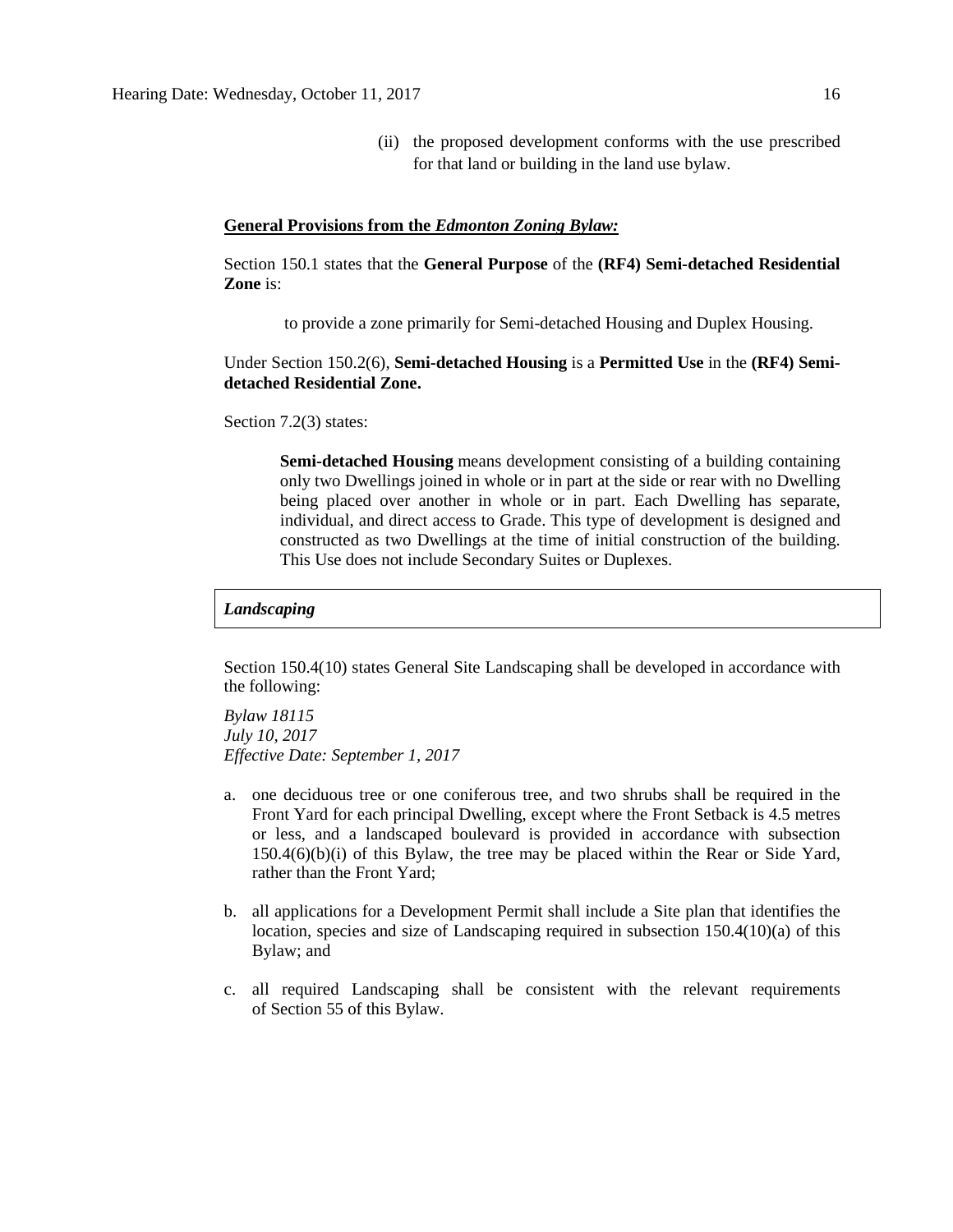#### **Development Officer's Determination**

Reduced landscaping within Rear (north) Setback - the required Trees for this Setback will be provided elsewhere on the Site instead of within the Rear Setback.

NOTE: This Site abuts the Hamptons Natural Area to the north.

### *Entrance Door or Feature*

Section 150.4(17) states except for Garden Suites and Secondary Suites, each Dwelling that has direct access to Grade shall have an entrance door or entrance feature facing a public roadway, other than a Lane. On Corner Sites, the entrance door or entrance feature may face either the Front Lot Line or the flanking Side Lot Line.

## **Development Officer's Determination**

Orientation of entrance doors - The front doors of all the Dwellings are facing the internal roadway instead of the adjacent public roadways. (Section 160.4.24).

# Notice to Applicant/Appellant

Provincial legislation requires that the Subdivision and Development Appeal Board issue its official decision in writing within fifteen days of the conclusion of the hearing. Bylaw No. 11136 requires that a verbal announcement of the Board's decision shall be made at the conclusion of the hearing of an appeal, but the verbal decision is not final nor binding on the Board until the decision has been given in writing in accordance with the *Municipal Government Act*.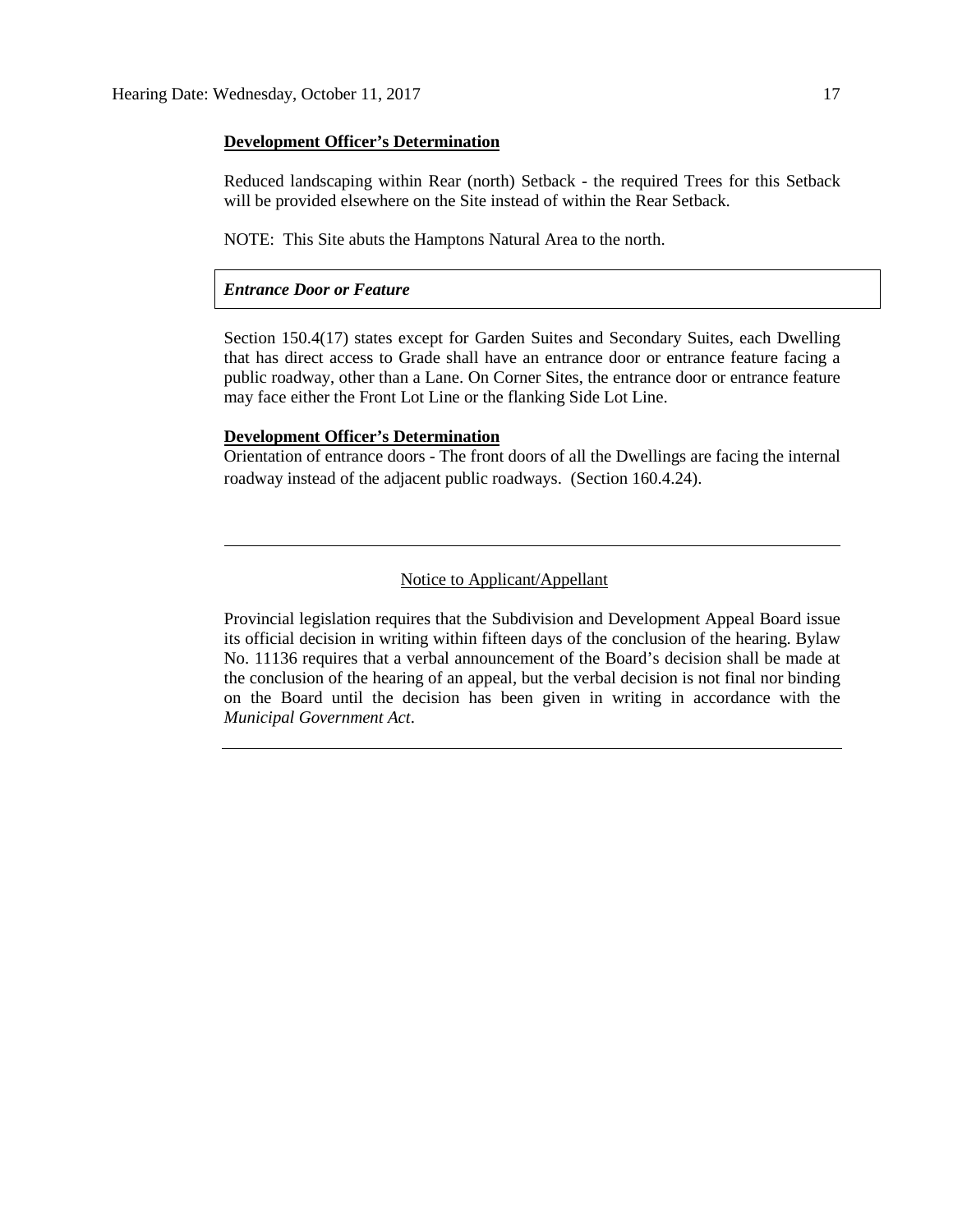| <b><i><u>edmonton</u></i></b>                                                                                                                                                                                                                | Project Number: 170758816-006<br>Application Date:<br>AUG 30, 2017<br>Printed:<br>September 18, 2017 at 9:10 AM<br>$1$ of $5$<br>Page: |
|----------------------------------------------------------------------------------------------------------------------------------------------------------------------------------------------------------------------------------------------|----------------------------------------------------------------------------------------------------------------------------------------|
|                                                                                                                                                                                                                                              | <b>Major Development Permit</b>                                                                                                        |
| This document is a record of a Development Permit application, and a record of the decision for the undertaking described below, subject to<br>the limitations and conditions of this permit, of the Edmonton Zoning Bylaw 12800 as amended. |                                                                                                                                        |
| Applicant                                                                                                                                                                                                                                    | Property Address(es) and Legal Description(s)<br>5122 - 213A STREET NW<br>SW-18-52-25-4                                                |
|                                                                                                                                                                                                                                              | <b>Specific Address(es)</b>                                                                                                            |
|                                                                                                                                                                                                                                              | Building:<br>1, 5122 - 213A STREET NW                                                                                                  |
|                                                                                                                                                                                                                                              | Building:<br>11, 5122 - 213A STREET NW                                                                                                 |
|                                                                                                                                                                                                                                              | Building:<br>13, 5122 - 213A STREET NW                                                                                                 |
|                                                                                                                                                                                                                                              | Building:<br>15, 5122 - 213A STREET NW                                                                                                 |
|                                                                                                                                                                                                                                              | Building:<br>17, 5122 - 213A STREET NW                                                                                                 |
|                                                                                                                                                                                                                                              | 19, 5122 - 213A STREET NW<br>Building:                                                                                                 |
|                                                                                                                                                                                                                                              | Building:<br>21, 5122 - 213A STREET NW                                                                                                 |
|                                                                                                                                                                                                                                              | Building:<br>23, 5122 - 213A STREET NW                                                                                                 |
|                                                                                                                                                                                                                                              | Building:<br>25, 5122 - 213A STREET NW                                                                                                 |
|                                                                                                                                                                                                                                              | Building:<br>27, 5122 - 213A STREET NW                                                                                                 |
|                                                                                                                                                                                                                                              | Building:<br>29, 5122 - 213A STREET NW                                                                                                 |
|                                                                                                                                                                                                                                              | 3, 5122 - 213A STREET NW<br>Building:                                                                                                  |
|                                                                                                                                                                                                                                              | Building:<br>31, 5122 - 213A STREET NW                                                                                                 |
|                                                                                                                                                                                                                                              | Building:<br>33, 5122 - 213A STREET NW                                                                                                 |
|                                                                                                                                                                                                                                              | Building:<br>35, 5122 - 213A STREET NW                                                                                                 |
|                                                                                                                                                                                                                                              | Building:<br>37, 5122 - 213A STREET NW                                                                                                 |
|                                                                                                                                                                                                                                              | 39, 5122 - 213A STREET NW<br>Building:                                                                                                 |
|                                                                                                                                                                                                                                              | 41, 5122 - 213A STREET NW<br>Building:                                                                                                 |
|                                                                                                                                                                                                                                              | Building:<br>43, 5122 - 213A STREET NW                                                                                                 |
|                                                                                                                                                                                                                                              | Building:<br>5, 5122 - 213A STREET NW                                                                                                  |
|                                                                                                                                                                                                                                              | Building:<br>7, 5122 - 213A STREET NW                                                                                                  |
|                                                                                                                                                                                                                                              | KFL<br>9, 5122 - 213A STREET NW<br>Building:                                                                                           |
| <b>Scope of Permit</b>                                                                                                                                                                                                                       |                                                                                                                                        |
| To construct 22 Semi-detached Housing buildings (total of 44 Dwellings).                                                                                                                                                                     |                                                                                                                                        |
| <b>Permit Details</b>                                                                                                                                                                                                                        |                                                                                                                                        |
| Class of Permit: Class B                                                                                                                                                                                                                     | Contact Person:                                                                                                                        |
| Gross Floor Area (sq.m.):                                                                                                                                                                                                                    | Lot Grading Needed?: N                                                                                                                 |
| New Sewer Service Required: N                                                                                                                                                                                                                | NumberOfMainFloorDwellings:                                                                                                            |
| Site Area (sq. m.):                                                                                                                                                                                                                          | Stat, Plan Overlay/Annex Area: (none)                                                                                                  |
| I/We certify that the above noted details are correct.                                                                                                                                                                                       |                                                                                                                                        |
| Applicant signature:                                                                                                                                                                                                                         |                                                                                                                                        |
|                                                                                                                                                                                                                                              |                                                                                                                                        |
|                                                                                                                                                                                                                                              | The permit holder is advised to read the reverse for important information concerning this decision.                                   |
|                                                                                                                                                                                                                                              |                                                                                                                                        |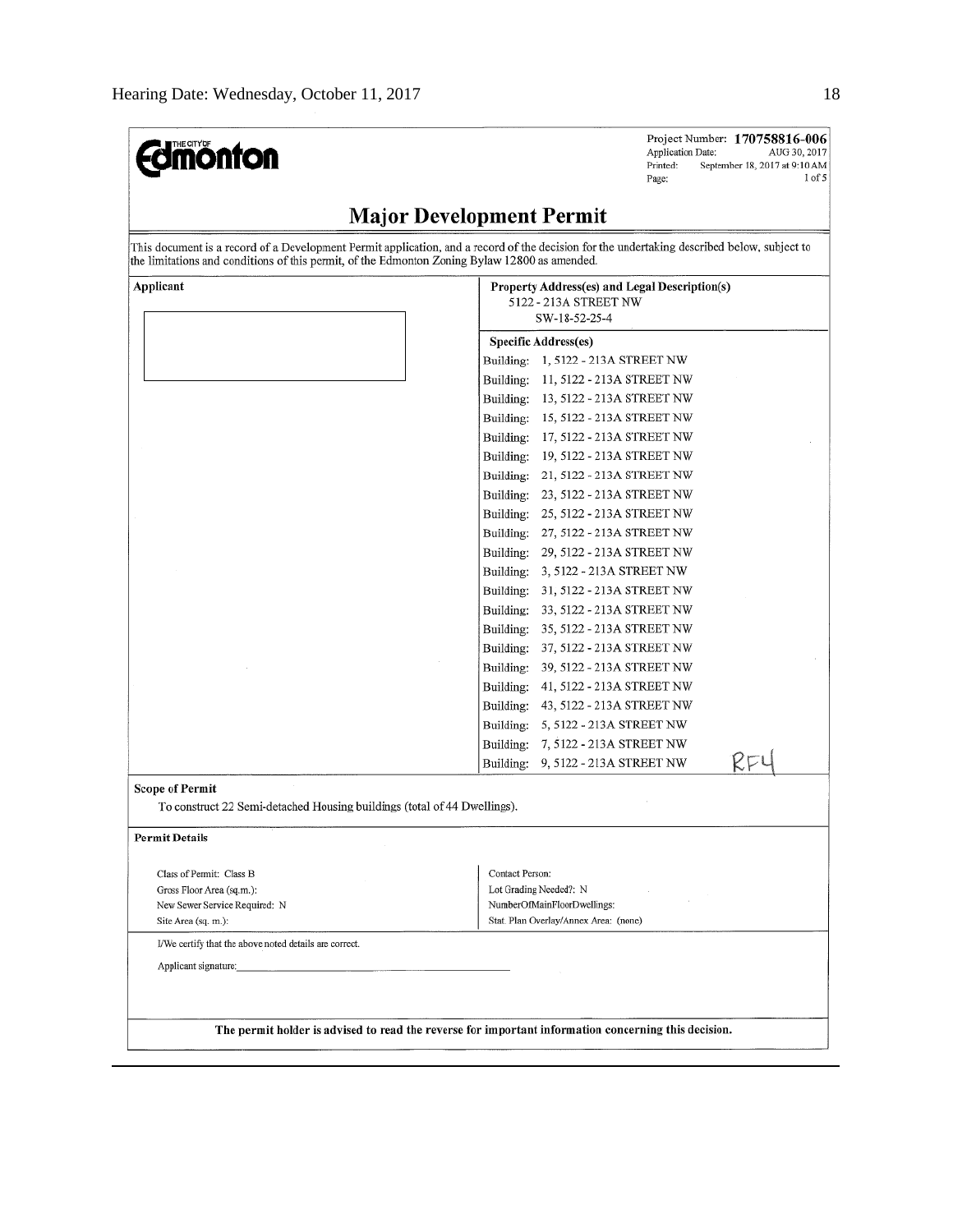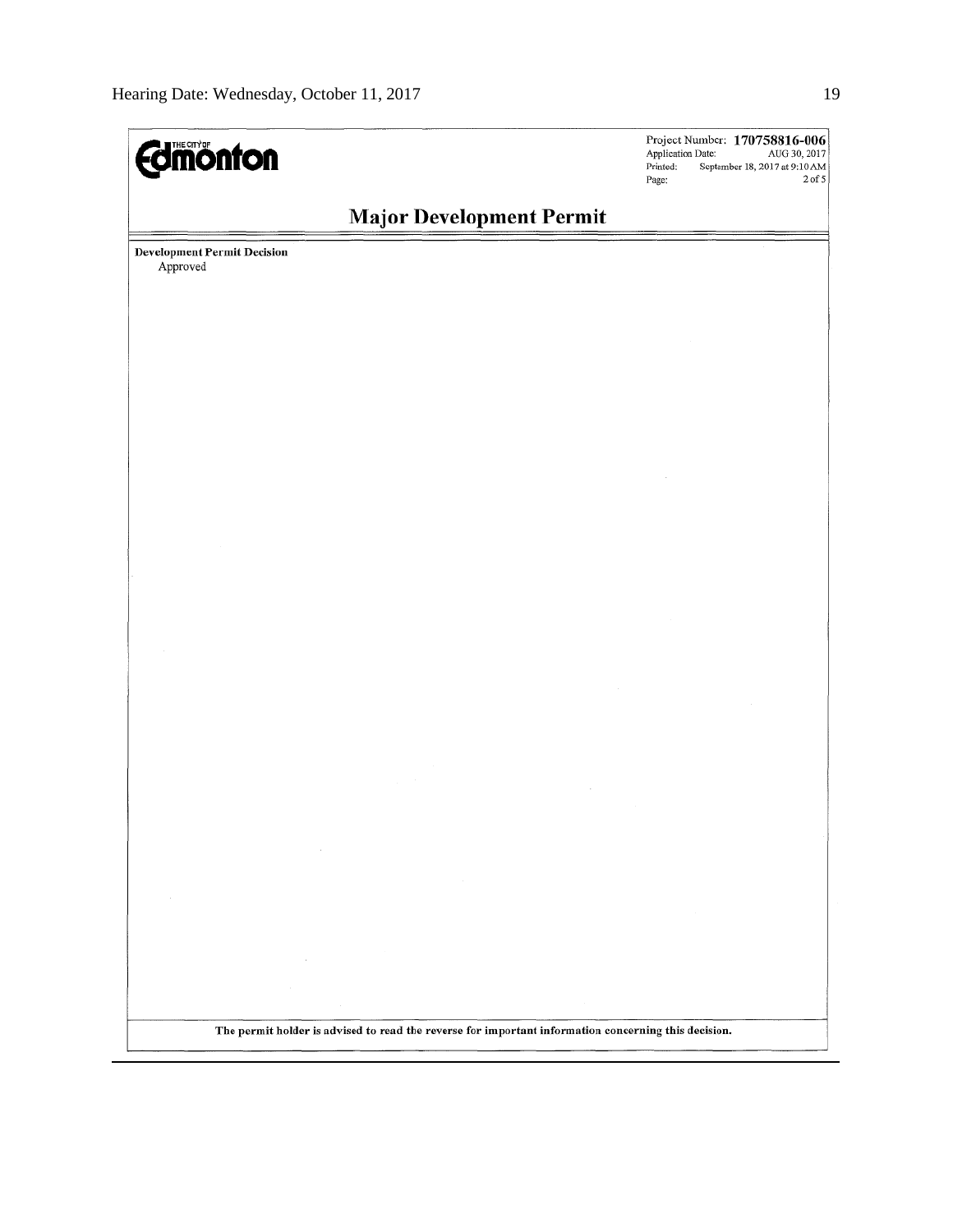| <b><i><u>amonton</u></i></b>                                                                                                                                                                                                                                                                                                                                                                                                                                                                                                                                                                                                                                                                                                                                                                                                                                                                                                                                                                                                                                                                                                                                                                                                                                                                                                                                                                                                                                                                                                                                                                                                                                                                                                                                                                                                                                                                       | Project Number: 170758816-006<br>Application Date:<br>AUG 30, 2017<br>Printed:<br>September 18, 2017 at 9:10 AM<br>3 of 5<br>Page: |
|----------------------------------------------------------------------------------------------------------------------------------------------------------------------------------------------------------------------------------------------------------------------------------------------------------------------------------------------------------------------------------------------------------------------------------------------------------------------------------------------------------------------------------------------------------------------------------------------------------------------------------------------------------------------------------------------------------------------------------------------------------------------------------------------------------------------------------------------------------------------------------------------------------------------------------------------------------------------------------------------------------------------------------------------------------------------------------------------------------------------------------------------------------------------------------------------------------------------------------------------------------------------------------------------------------------------------------------------------------------------------------------------------------------------------------------------------------------------------------------------------------------------------------------------------------------------------------------------------------------------------------------------------------------------------------------------------------------------------------------------------------------------------------------------------------------------------------------------------------------------------------------------------|------------------------------------------------------------------------------------------------------------------------------------|
| <b>Major Development Permit</b>                                                                                                                                                                                                                                                                                                                                                                                                                                                                                                                                                                                                                                                                                                                                                                                                                                                                                                                                                                                                                                                                                                                                                                                                                                                                                                                                                                                                                                                                                                                                                                                                                                                                                                                                                                                                                                                                    |                                                                                                                                    |
| <b>Subject to the Following Conditions</b><br>This Development Permit is NOT valid until the Notification Period expires in accordance to Section 21(1). Reference Section<br>$17(1)$ .                                                                                                                                                                                                                                                                                                                                                                                                                                                                                                                                                                                                                                                                                                                                                                                                                                                                                                                                                                                                                                                                                                                                                                                                                                                                                                                                                                                                                                                                                                                                                                                                                                                                                                            |                                                                                                                                    |
| A solid screen fence, 1.83m in height, shall be installed along the south property line where this Site abuts the RSL Lots.<br>Reference Section 160.4.14(c).                                                                                                                                                                                                                                                                                                                                                                                                                                                                                                                                                                                                                                                                                                                                                                                                                                                                                                                                                                                                                                                                                                                                                                                                                                                                                                                                                                                                                                                                                                                                                                                                                                                                                                                                      |                                                                                                                                    |
| A Fence shall installed within private property along the north property line where this site abuts the Natural Area to the north to<br>the satisfaction of the Development Officer.                                                                                                                                                                                                                                                                                                                                                                                                                                                                                                                                                                                                                                                                                                                                                                                                                                                                                                                                                                                                                                                                                                                                                                                                                                                                                                                                                                                                                                                                                                                                                                                                                                                                                                               |                                                                                                                                    |
| NOTE: This Site abuts the Hamptons Natural Area along the north property line. Onsite development should adhere to the<br>Natural Area Management Plan. You may contact Brittany Davey at 780-442-3261 with Parks and Biodiversity for more<br>information.                                                                                                                                                                                                                                                                                                                                                                                                                                                                                                                                                                                                                                                                                                                                                                                                                                                                                                                                                                                                                                                                                                                                                                                                                                                                                                                                                                                                                                                                                                                                                                                                                                        |                                                                                                                                    |
| All access locations and curb crossings shall have the approval of the City Transportation Department prior to the start of<br>construction. Reference Section 53(1).<br>1) The sole vehicular access to the site must tie into the existing road structure of 213A Street. A crossing permit is not required.<br>All drainage for the development must be on site and must not drain onto the public road. The owner should contact Loli<br>Fernandez at 780-944-7683 for more information on road and sidewalk construction requirements.<br>2) The owner must construct a concrete sidewalk connection on site to tie into the existing sidewalk on 213A Street and existing<br>walkway east of the site to provide pedestrian connectivity. Proposed gates must not swing out over road right-of-way. It must<br>either swing into the property or slide along the fence. No objects are permitted to encroach onto, over or under road right-of-way.<br>3) Parallel parking is NOT permitted on the internal road system as the road width (carriageway) is less than 7.5m. Both sides of<br>the road must be signed 'No Parking'. A road width of less than 7.5m will not accommodate parking and still allow emergency<br>vehicle access.<br>4) A minimum 12m radius (measured at the centre of the road) is required for the corners of the internal roadway to accommodate<br>the turning requirements for emergency response vehicles.<br>5) Any sidewalk or boulevard damage occurring as a result of construction traffic must be restored to the satisfaction of<br>Transportation Services, as per Section 15.5(f) of the Zoning Bylaw. The sidewalks and boulevard will be inspected by<br>Transportation Services prior to construction, and again once construction is complete. All expenses incurred for repair are to be<br>borne by the owner.<br>Transportation Advisements: |                                                                                                                                    |
| 1) Arterial Roadway Assessments were previously paid for this site, and therefore are not owed under this development<br>application.<br>2) The internal roadway must be signed 'Private Road'. The sign is to be located on private property at the site entrance.<br>3) There may be utilities within road right-of-way not specified that must be considered during construction. The owner/applicant<br>is responsible for the location of all underground and above ground utilities and maintaining required clearances as specified by the<br>utility companies. Alberta One-Call (1-800-242-3447) and Shaw Cable (1-866-344-7429; www.digshaw.ca) should be contacted<br>at least two weeks prior to the work beginning to have utilities located. Any costs associated with relocations and/or removals shall<br>be at the expense of the owner/applicant.<br>4) The garbage bins must be located to accommodate all turning maneuvers on site.                                                                                                                                                                                                                                                                                                                                                                                                                                                                                                                                                                                                                                                                                                                                                                                                                                                                                                                                           |                                                                                                                                    |
| 5) Any hoarding or construction taking place on road right-of-way requires an OSCAM (On-Street Construction and<br>Maintenance) permit. It should be noted that the hoarding must not damage boulevard trees. The owner or Prime Contractor must<br>apply for an OSCAM online at:<br>http://www.edmonton.ca/bylaws licences/licences permits/oscam-permit-request.aspx                                                                                                                                                                                                                                                                                                                                                                                                                                                                                                                                                                                                                                                                                                                                                                                                                                                                                                                                                                                                                                                                                                                                                                                                                                                                                                                                                                                                                                                                                                                             |                                                                                                                                    |
| PRIOR TO THE RELEASE OF DRAWINGS FOR BUILDING PERMIT REVIEW, the applicant or property owner shall pay a<br>Development Permit Inspection Fee of \$500.00.                                                                                                                                                                                                                                                                                                                                                                                                                                                                                                                                                                                                                                                                                                                                                                                                                                                                                                                                                                                                                                                                                                                                                                                                                                                                                                                                                                                                                                                                                                                                                                                                                                                                                                                                         |                                                                                                                                    |
| Landscaping shall be in accordance with the approved landscaping plan, Section 55 of the Zoning Bylaw and to the satisfaction of<br>the Development Officer.                                                                                                                                                                                                                                                                                                                                                                                                                                                                                                                                                                                                                                                                                                                                                                                                                                                                                                                                                                                                                                                                                                                                                                                                                                                                                                                                                                                                                                                                                                                                                                                                                                                                                                                                       |                                                                                                                                    |
| Any changes to an approved Landscape Plan requires the approval of the Development Officer prior to the Landscaping being<br>installed.                                                                                                                                                                                                                                                                                                                                                                                                                                                                                                                                                                                                                                                                                                                                                                                                                                                                                                                                                                                                                                                                                                                                                                                                                                                                                                                                                                                                                                                                                                                                                                                                                                                                                                                                                            |                                                                                                                                    |
| The permit holder is advised to read the reverse for important information concerning this decision.                                                                                                                                                                                                                                                                                                                                                                                                                                                                                                                                                                                                                                                                                                                                                                                                                                                                                                                                                                                                                                                                                                                                                                                                                                                                                                                                                                                                                                                                                                                                                                                                                                                                                                                                                                                               |                                                                                                                                    |
|                                                                                                                                                                                                                                                                                                                                                                                                                                                                                                                                                                                                                                                                                                                                                                                                                                                                                                                                                                                                                                                                                                                                                                                                                                                                                                                                                                                                                                                                                                                                                                                                                                                                                                                                                                                                                                                                                                    |                                                                                                                                    |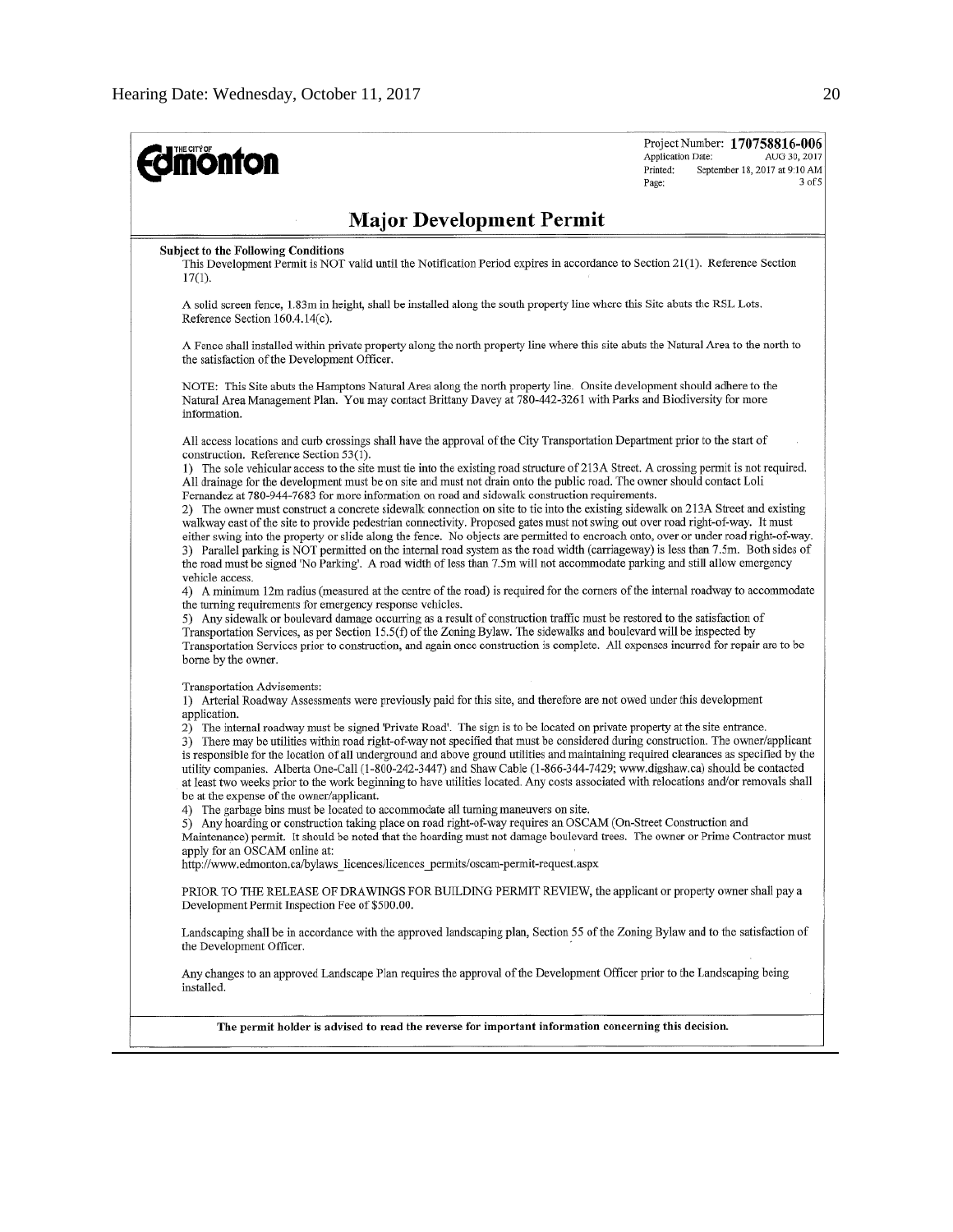| <b>monton</b>                                                                                                                                                                                                                                                                                                                                                                                                                                                                                                                                                                                                                                                                                                                                                                                    | Project Number: 170758816-006<br>Application Date:<br>AUG 30, 2017<br>Printed:<br>September 18, 2017 at 9:10 AM<br>4 of 5<br>Page: |
|--------------------------------------------------------------------------------------------------------------------------------------------------------------------------------------------------------------------------------------------------------------------------------------------------------------------------------------------------------------------------------------------------------------------------------------------------------------------------------------------------------------------------------------------------------------------------------------------------------------------------------------------------------------------------------------------------------------------------------------------------------------------------------------------------|------------------------------------------------------------------------------------------------------------------------------------|
| <b>Major Development Permit</b>                                                                                                                                                                                                                                                                                                                                                                                                                                                                                                                                                                                                                                                                                                                                                                  |                                                                                                                                    |
| Landscaping shall be maintained in a healthy condition for a minimum of 24 months after the landscaping has been installed, to the<br>satisfaction of the Development Officer.                                                                                                                                                                                                                                                                                                                                                                                                                                                                                                                                                                                                                   |                                                                                                                                    |
| A Guaranteed Landscaping Security in the amount of \$185,702.71 shall be provided to the City of Edmonton at the time of<br>Development Permit Inspection, to the satisfaction of the Development Officer.                                                                                                                                                                                                                                                                                                                                                                                                                                                                                                                                                                                       |                                                                                                                                    |
| PRIOR TO THE RELEASE OF DRAWINGS FOR BUILDING PERMIT REVIEW, the applicant or property owner shall pay a<br>Lot Grading Fee of \$2,640.00.<br>NOTE: This fee is currenty shown as paid under the original approval (project 170758816-002).                                                                                                                                                                                                                                                                                                                                                                                                                                                                                                                                                      |                                                                                                                                    |
| PRIOR TO THE RELEASE OF DRAWINGS FOR BUILDING PERMIT REVIEW, the applicant or property owner shall pay a<br>Sanitary Sewer Trunk Fund fee of \$62,920.00 (based on 2015 rate of \$1,430.00 per Dwelling). All assessments are based upon<br>information currently available to the City. The SSTF charges are quoted for the calendar year in which the development permit is<br>granted. The final applicable rate is subject to change based on the year in which the payment is collected by the City of<br>Edmonton.<br>NOTE: This fee is currenty shown as paid under the original approval (project 170758816-002).<br>Exterior lighting shall be developed to provide a safe lit environment in accordance with Sections 51 and 58 and to the satisfaction<br>of the Development Officer. |                                                                                                                                    |
| The proposed visitor parking stalls shall be clearly signed as visitor parking to the satisfaction of the Development Officer.<br>Reference Sections 54.1.1(c) and Section 54.2.1(a), Schedule 1A(1).                                                                                                                                                                                                                                                                                                                                                                                                                                                                                                                                                                                            |                                                                                                                                    |
| The off-street parking, loading and unloading (including aisles or driveways) shall be hardsurfaced, curbed, drained and maintained<br>in accordance to Section 54(6).                                                                                                                                                                                                                                                                                                                                                                                                                                                                                                                                                                                                                           |                                                                                                                                    |
| All outdoor trash collection areas shall be located and screened to the satisfaction of the Development Officer in accordance with<br>Sections $55(4)$ & $(5)$ .                                                                                                                                                                                                                                                                                                                                                                                                                                                                                                                                                                                                                                 |                                                                                                                                    |
| NOTES:<br>1) Signs require separate Development Applications.                                                                                                                                                                                                                                                                                                                                                                                                                                                                                                                                                                                                                                                                                                                                    |                                                                                                                                    |
| 2) A Building Permit is Required for any construction or change in use of a building. For a building permit, and prior to the Plans<br>Examination review, you require construction drawings and the payment of fees. Please contact the 311 Call Centre for further<br>information.                                                                                                                                                                                                                                                                                                                                                                                                                                                                                                             |                                                                                                                                    |
| 3) This approval does not remove obligations to conform with other legislation, bylaws or land title instruments such as the<br>Municipal Government Act, the ERCB Directive 079, the Edmonton Safety Codes Permit Bylaw or any caveats, covenants or<br>easements that might be attached to the Site.                                                                                                                                                                                                                                                                                                                                                                                                                                                                                           |                                                                                                                                    |
| Variances<br>Reduced landscaping within Rear (north) Setback - the required Trees for this Setback will be provided elsewhere on the Site<br>instead of within the Rear Setback.<br>NOTE: This Site abuts the Hamptons Natural Area to the north.                                                                                                                                                                                                                                                                                                                                                                                                                                                                                                                                                |                                                                                                                                    |
| Orientation of entrance doors - The front doors of all the Dwellings are facing the internal roadway instead of the adjacent public<br>roadways. (Section 160.4.24).                                                                                                                                                                                                                                                                                                                                                                                                                                                                                                                                                                                                                             |                                                                                                                                    |
| <b>Rights of Appeal</b><br>This approval is subject to the right of appeal as outlined in Chapter 24, Section 683 through 689 of the Municipal Government<br>Amendment Act.                                                                                                                                                                                                                                                                                                                                                                                                                                                                                                                                                                                                                      |                                                                                                                                    |
|                                                                                                                                                                                                                                                                                                                                                                                                                                                                                                                                                                                                                                                                                                                                                                                                  |                                                                                                                                    |
| The permit holder is advised to read the reverse for important information concerning this decision.                                                                                                                                                                                                                                                                                                                                                                                                                                                                                                                                                                                                                                                                                             |                                                                                                                                    |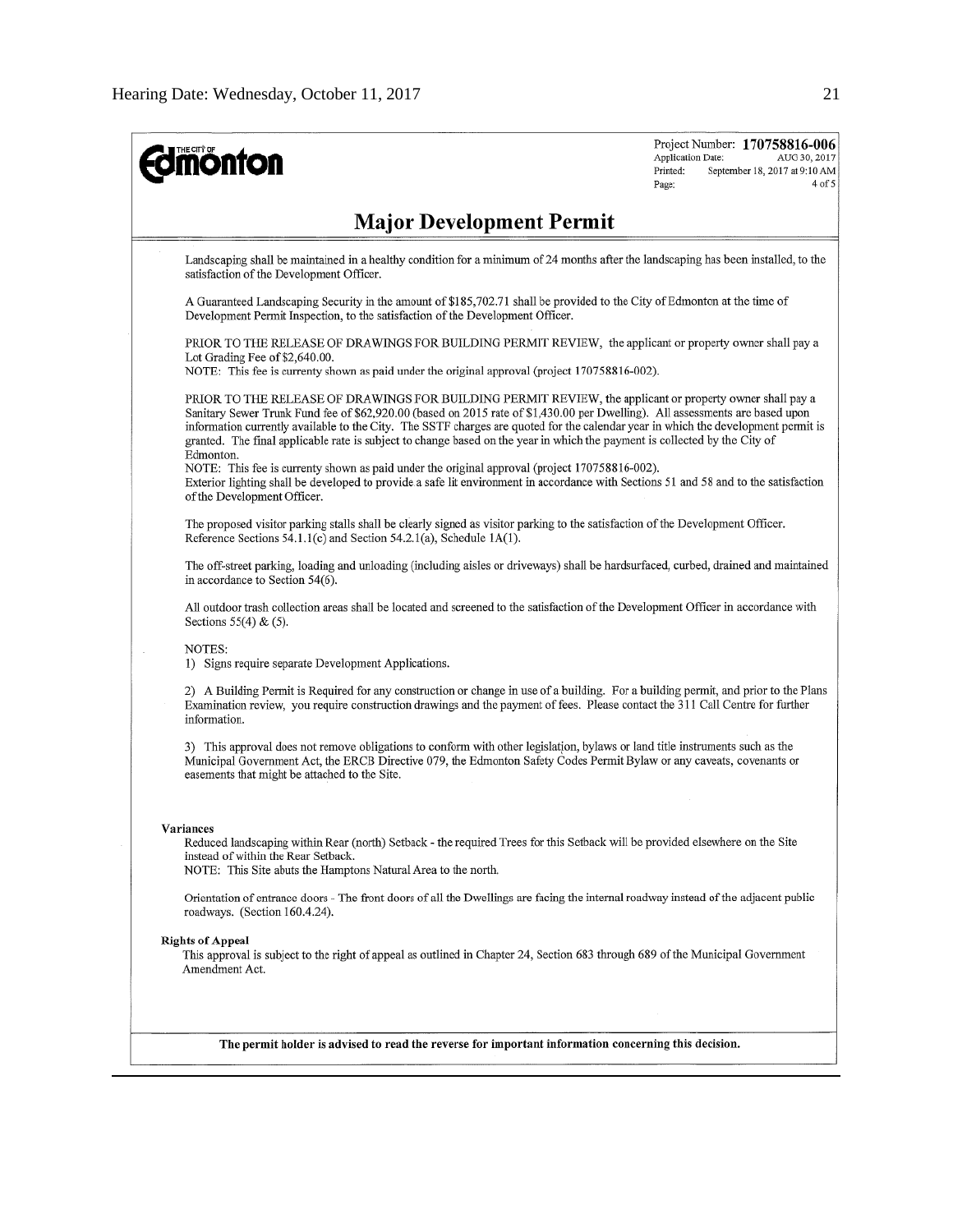| <b><i><u>almonton</u></i></b>                                                                                      |                                                                 |                                                                                                      |                                  | Application Date:<br>Printed:<br>Page:    | Project Number: 170758816-006<br>AUG 30, 2017<br>September 18, 2017 at 9:10 AM<br>5 of 5 |
|--------------------------------------------------------------------------------------------------------------------|-----------------------------------------------------------------|------------------------------------------------------------------------------------------------------|----------------------------------|-------------------------------------------|------------------------------------------------------------------------------------------|
|                                                                                                                    |                                                                 | <b>Major Development Permit</b>                                                                      |                                  |                                           |                                                                                          |
| Issue Date: Sep 06, 2017<br>Notice Period Begins: Sep 12, 2017                                                     | Development Authority: BACON, KIRK                              | Ends:Sep 26, 2017                                                                                    |                                  | Signature:_                               |                                                                                          |
| Fees<br>Development Permit Inspection Fee<br>Major Dev. Application Fee<br>Total GST Amount:<br>Totals for Permit: | <b>Fee Amount</b><br>\$500.00<br>\$271.00<br>\$0.00<br>\$771.00 | <b>Amount Paid</b><br>\$500.00<br>\$271.00<br>\$771.00                                               | Receipt#<br>04429340<br>04429340 | Date Paid<br>Sep 05, 2017<br>Sep 05, 2017 |                                                                                          |
|                                                                                                                    |                                                                 |                                                                                                      |                                  |                                           |                                                                                          |
|                                                                                                                    |                                                                 |                                                                                                      |                                  |                                           |                                                                                          |
|                                                                                                                    |                                                                 |                                                                                                      |                                  |                                           |                                                                                          |
|                                                                                                                    |                                                                 |                                                                                                      |                                  |                                           |                                                                                          |
|                                                                                                                    |                                                                 |                                                                                                      |                                  |                                           |                                                                                          |
|                                                                                                                    |                                                                 |                                                                                                      |                                  |                                           |                                                                                          |
|                                                                                                                    |                                                                 |                                                                                                      |                                  |                                           |                                                                                          |
|                                                                                                                    |                                                                 |                                                                                                      |                                  |                                           |                                                                                          |
|                                                                                                                    |                                                                 |                                                                                                      |                                  |                                           |                                                                                          |
|                                                                                                                    |                                                                 |                                                                                                      |                                  |                                           |                                                                                          |
|                                                                                                                    |                                                                 |                                                                                                      |                                  |                                           |                                                                                          |
|                                                                                                                    |                                                                 | The permit holder is advised to read the reverse for important information concerning this decision. |                                  |                                           |                                                                                          |